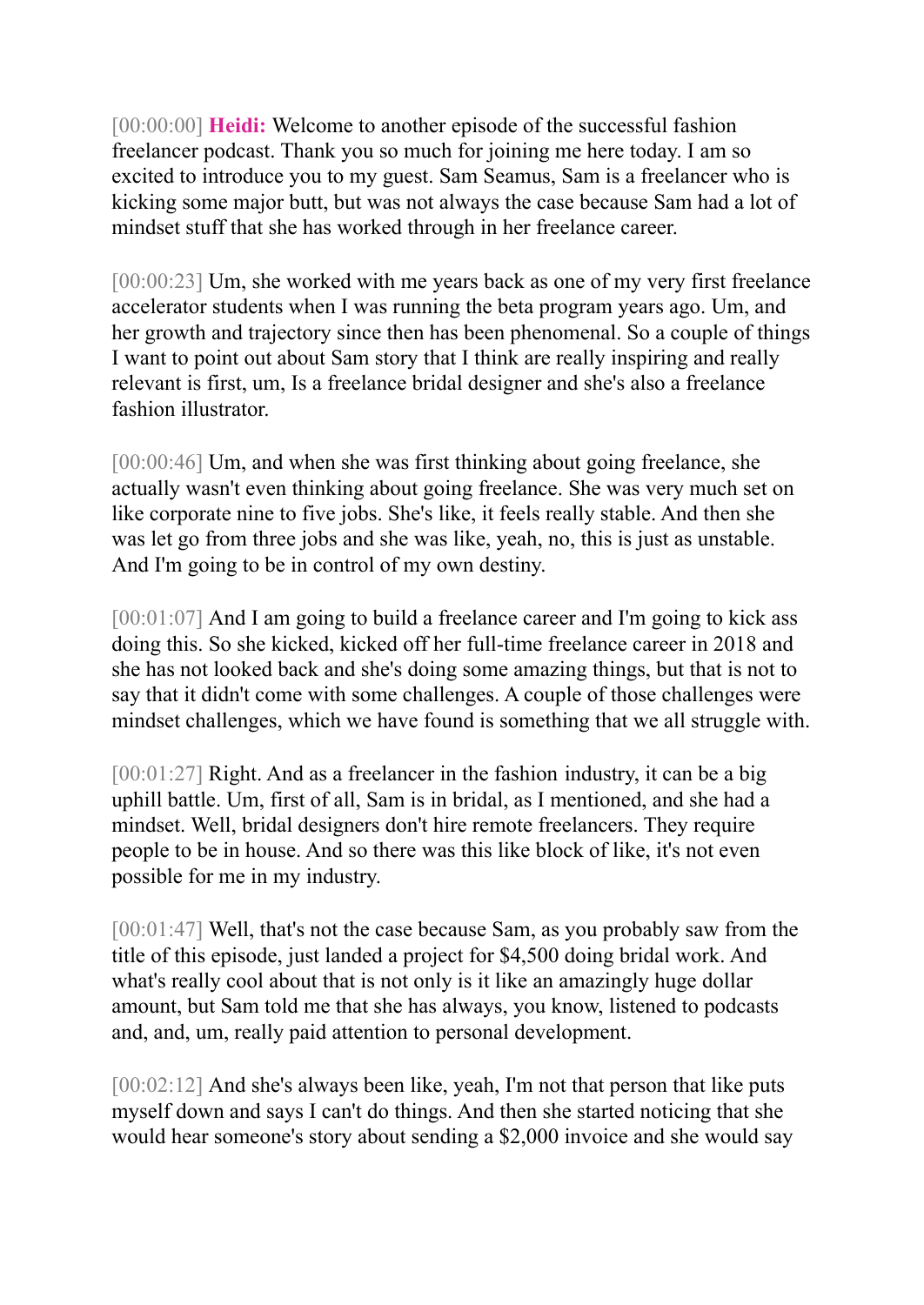to herself in her head, oh, but I couldn't do that. I could never send a \$2,000 invoice and he, or she.

[00:02:29] Just landed a client for \$4,500. So I love how Sam talks through this and talks about how, you know, these have been challenges for her and something she's still working on. I think it's something we will all still work on for life. Right. Um, and the other cool thing about Sam story that we don't really talk about until the very end of our conversation, but freelance accelerator.

[00:02:48] Um, my program that she was one of the very first students in not only helped her grow her freelance design business as a bridal designer, but also has helped her tremendously grow her illustration business. She does a lot of, um, live illustrations and custom illustrations and she's pitching venues and she's putting herself out there and she's setting rates and negotiating and all that sort of stuff.

[00:03:08] And, uh, she took everything that she learned inside her for accelerator and applied it to her illustration business as well, which is really cool. Um, and we just kinda got to that at the very end of the conversation. So stick around because we do talk about that towards the end. Um, if you are interested in kickstarting or growing your freelance career, I would love to help you get started with that with some of my best free resources, you can check those out by heading over to sew heidi.com/freelance S E w H I D i.com/freelance.

[00:03:36] I will link that below in the show notes. Um, it will get you all my free resources. It will also get you onto the email list so that when freelance accelerator opens, which is just a couple of times a year, if you're interested, you can check it out and I can share all the details of how it works. All right.

[00:03:51] Let's jump into my conversation with Sam and hear about how she is seeing such massive success in her freelance career. Let's go see, um, oh my gosh. You and I go a little bit back like years.

[00:04:05] **Sam:** Yeah, it's been a minute at this point.

[00:04:08] **Heidi:** It has been a minute. Um, and you are one of, I mean, I've met you in real life, which feels really cool.

[00:04:16] Oh, yeah. Um, it's just always nice to, like, there's a handful of our freelance accelerator students that I've met in person, which is really cool pre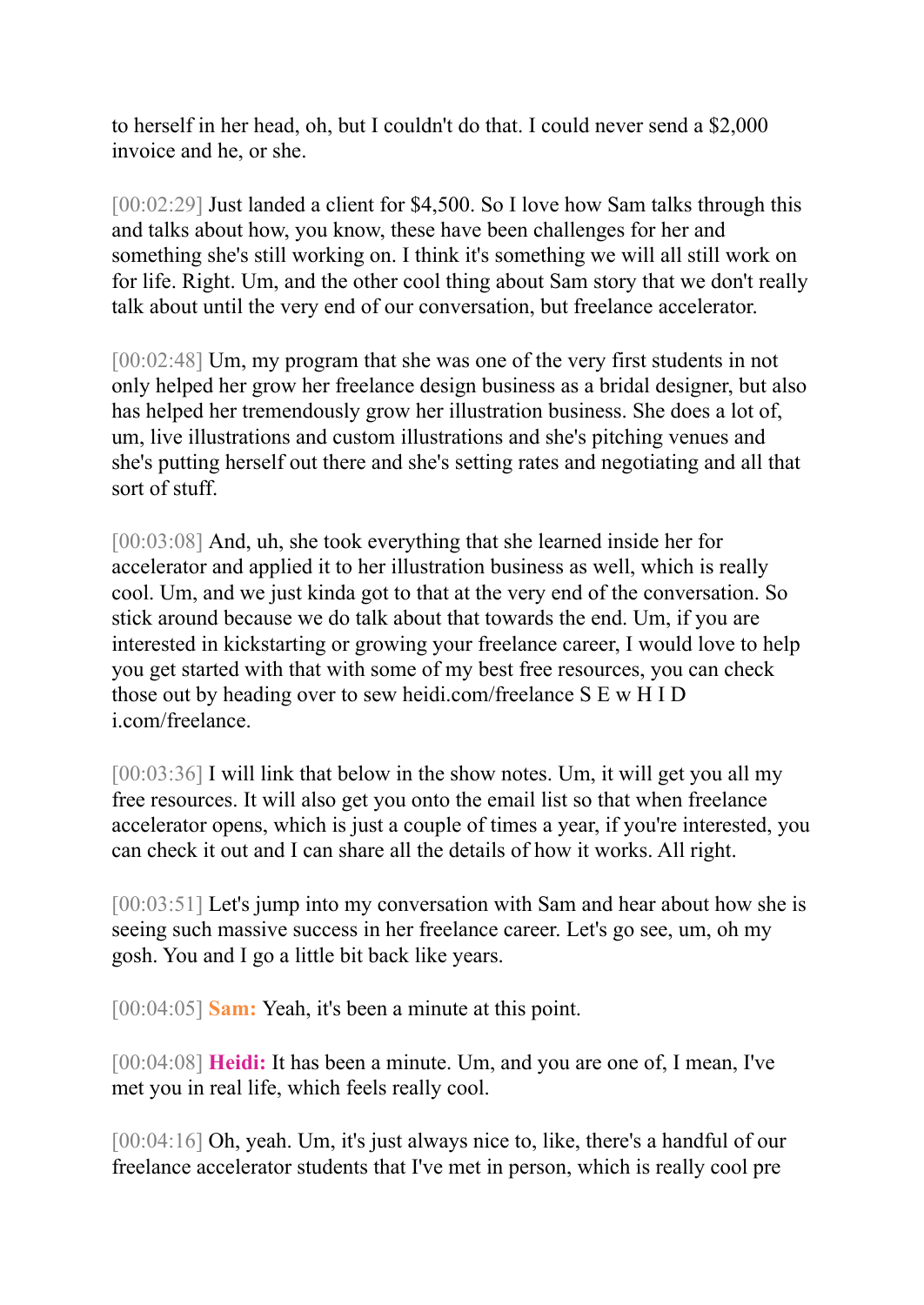pandemic days. Um, but anyways, before we ramble on about our history, um, can you introduce yourself to everybody and let us know who you are and what you do in the fashion industry?

[00:04:36] **Sam:** Um, I'm Sam, I am a fashion illustrator and freelance designer. Um, I mainly work in the wedding space and, um, with embellishments and evening wear and things like that. Um, I have gotten more into the illustration side of things. Um, but I still do dabble in freelance design and I that's my first love, it was my major in college.

[00:04:59] I love it. So, um, yeah, just doing a little bit of everything. Yeah. Out of the like nine to five side gig thing for about, I think it's like 2018 at this point. Yeah. So I'm doing a little bit of everything. Just kind of like checking along.

[00:05:19] **Heidi:** Well, it was one of the big reasons I wanted to invite you in the Powercast.

[00:05:22] So you, uh, I think you sent me a DM on Instagram that you were like, oh my gosh, I just sent out the biggest proposal of my life. And you were like, I'm really nervous. And I was like, let me know how it goes. And then you messaged me. It was like a few weeks later. You're like, I haven't heard back. And then you did

[00:05:39] **Sam:** hear about, I think it's been, it was like a couple months actually.

[00:05:44] Okay. Yeah. I think it was about, it was about one to two months. It was,

[00:05:49] **Heidi:** it was a bit, and then you messaged me and you're like, I got the project and you sent me the dollar amount. And what, I mean, I want to talk about that project specifically, but, but the bigger reason, what I love is like you, and you even said a second ago, you are a freelance illustrator or you don't call yourself a freelance illustrator.

[00:06:05] We just call it fashion.

[00:06:08] **Sam:** Yeah, because the only reason why I do distinguish between the two is because my illustrations, um, can, are like specifically from me, like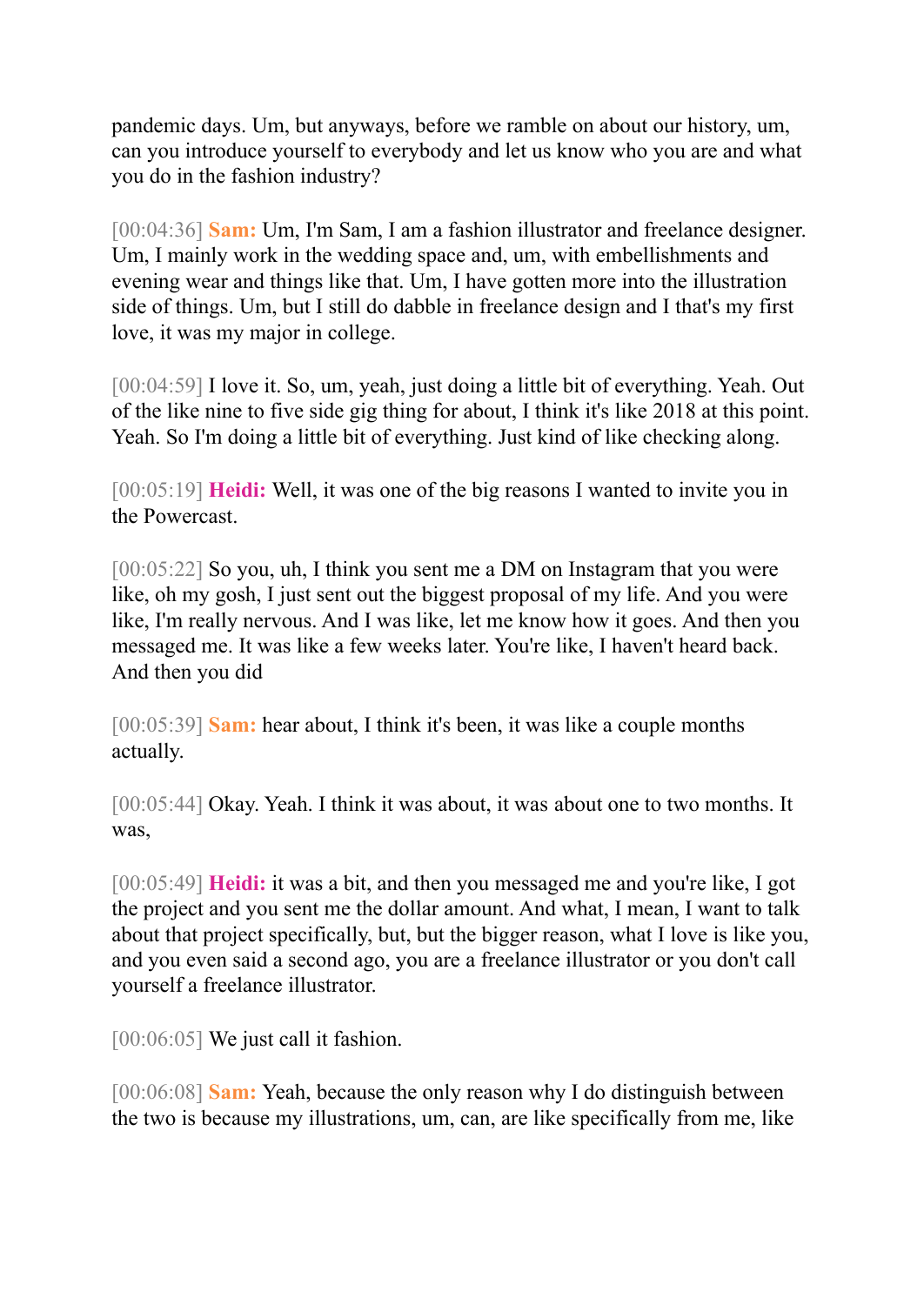people are hiring from me as a company, whereas an I'm freelancing for a company. I don't, it doesn't involve me as an entity besides being a freelancer.

[00:06:27] So that's the only reason why I distinguished between

[00:06:29] **Heidi:** the two. Yeah. But what I love is that, like, you're doing a little bit of both, right? You're doing your illustration and your freelancing. And I think, and, and you're not doing a nine to five grind. So you've managed to like build this career and business businesses for yourself where you're like getting to do a little bit of everything.

[00:06:48] And so, um, I just love the diversity of your story and that I think, you know, most of the people we talk to on the show are full-time freelancers or, you know, they're working nine to five and they want to go full-time freelance. And they've just gotten kick-started with a few clients, but you're not working nine to five.

[00:07:03] And you've got like your diversity. In common, your setup. So, um, talk a little bit about your freelance journey because you and I go back to, when was it? 2017,

[00:07:17] **Sam:** maybe? Uh, yeah. 17. And then it was, what was it? Six months a year.

[00:07:22] **Heidi:** Oh, it was six months, I think. So you were one of the first students inside the freelance accelerator beta program and yeah, we worked together for six months.

[00:07:31] You went through the program and then we worked together for like coaching calls for six months and stuff. Um, so just talk about

[00:07:37] **Sam:** 17th, 2018. I think it went a little bit into,

[00:07:41] **Heidi:** perhaps

[00:07:41] **Sam:** I think we started like towards

[00:07:43] **Heidi:** the end of the, okay, perfect. So just talk a little bit about like your freelance career and your journey, what it's looked like over the past, like three to four years.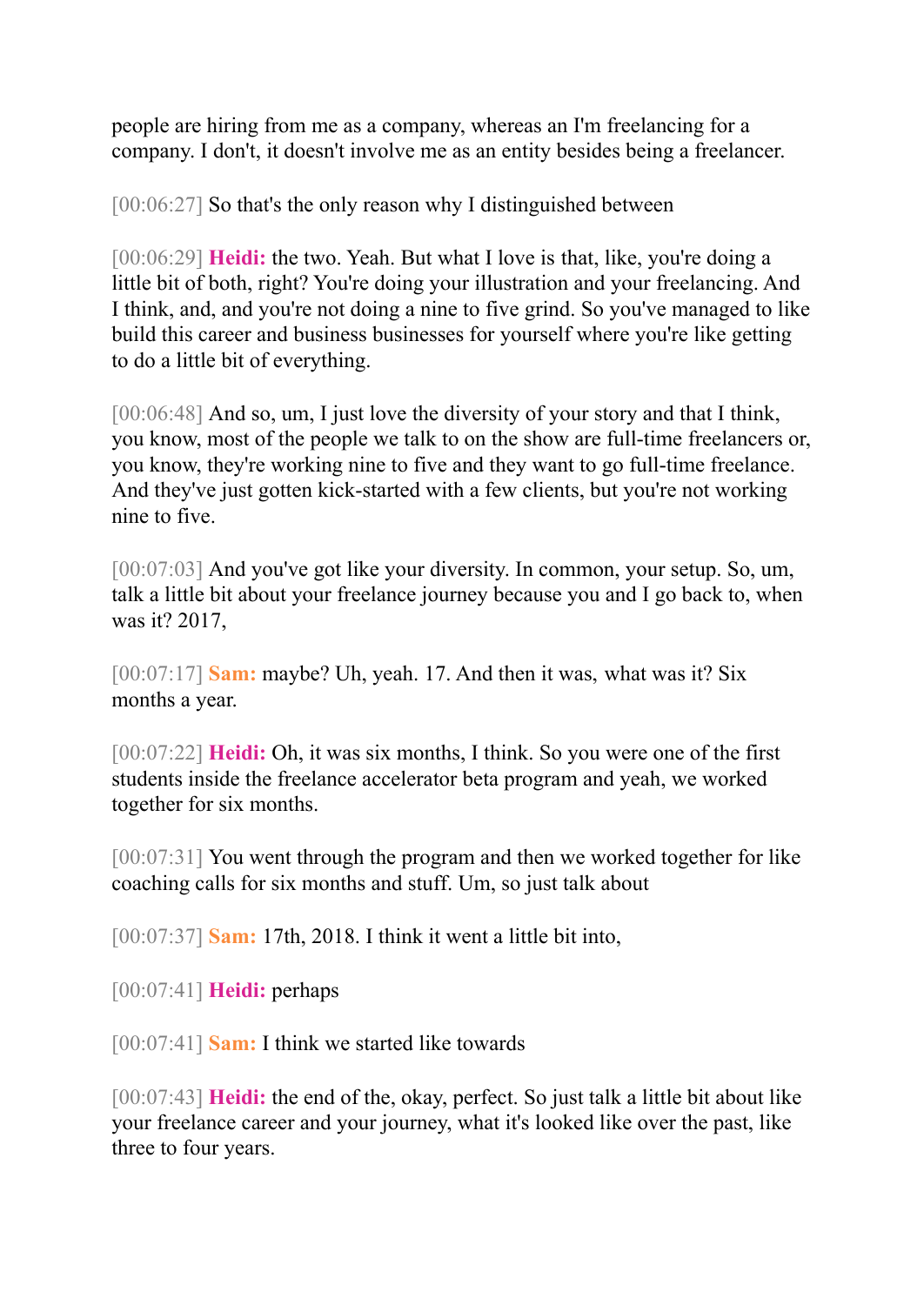[00:07:51] I'd love to kind of hear the whole story.

[00:07:54] **Sam:** Yeah. It's been a little all over the place and I don't realize how all over the place it is and to. People ask me a question like that. And then I go through it and I'm like, oh man. Okay. So I was in New York and you were actually one of the people. Probably one of the first and only people to kind of, um, talk me through my fears of moving, because I am no longer living in New York in 2009.

[00:08:26] Yeah. 2019. Um, my boyfriend got accepted to medical school here in DC, which is a complete coincidence as to where I am originally from I'm from the suburbs of DC. And, um, and I just had this whole fear of like moving back, uh, you know, in my mind, like back home. And not that I'm like from a small town or anything like that, do you see as great New York was always my dream, so leaving.

[00:08:51] It was terrifying. Um, but yeah, so the, the past, like few years I was working for a designer, um, I got. Laid off from there, I'm a bridal designer and I started working, um, retail, um, doing, I was like a visual coordinator at a trim company. Um, one of the biggest trim stores, like in the garment district, in New York.

[00:09:16] So, um, we saw really cool people all the time. Um, and, uh, that was cool just because I had never really gotten into like the marketing aspect of creative work. Um, so that was, that was good. And then, um, I worked at a few like retail stores, um, and I did get a job at a bridal salon, which was amazing piece that is actually where I did my very first live illustration.

[00:09:42] So yeah. Yeah, which I am starting to do so much of now, which I really, I really, really love that. Um, but even to kind of rewind even further back, just a little bit for some background, because just realizing I'm here, nobody knows me. I technically, I started an Etsy store after I got out of college in 2013 and, um, I wasn't doing much with it.

[00:10:08] It was just one of those things where I like threw stuff up there and didn't do anything with it. Um, but it was active. So I technically had my Etsy store for the past, like eight years and eight, right? Yeah. That's math. Um, and I was like, can't keep track anymore. Um, and then, and I was, you know, after graduation I was doing, I had full-time design jobs and, you know, things like that.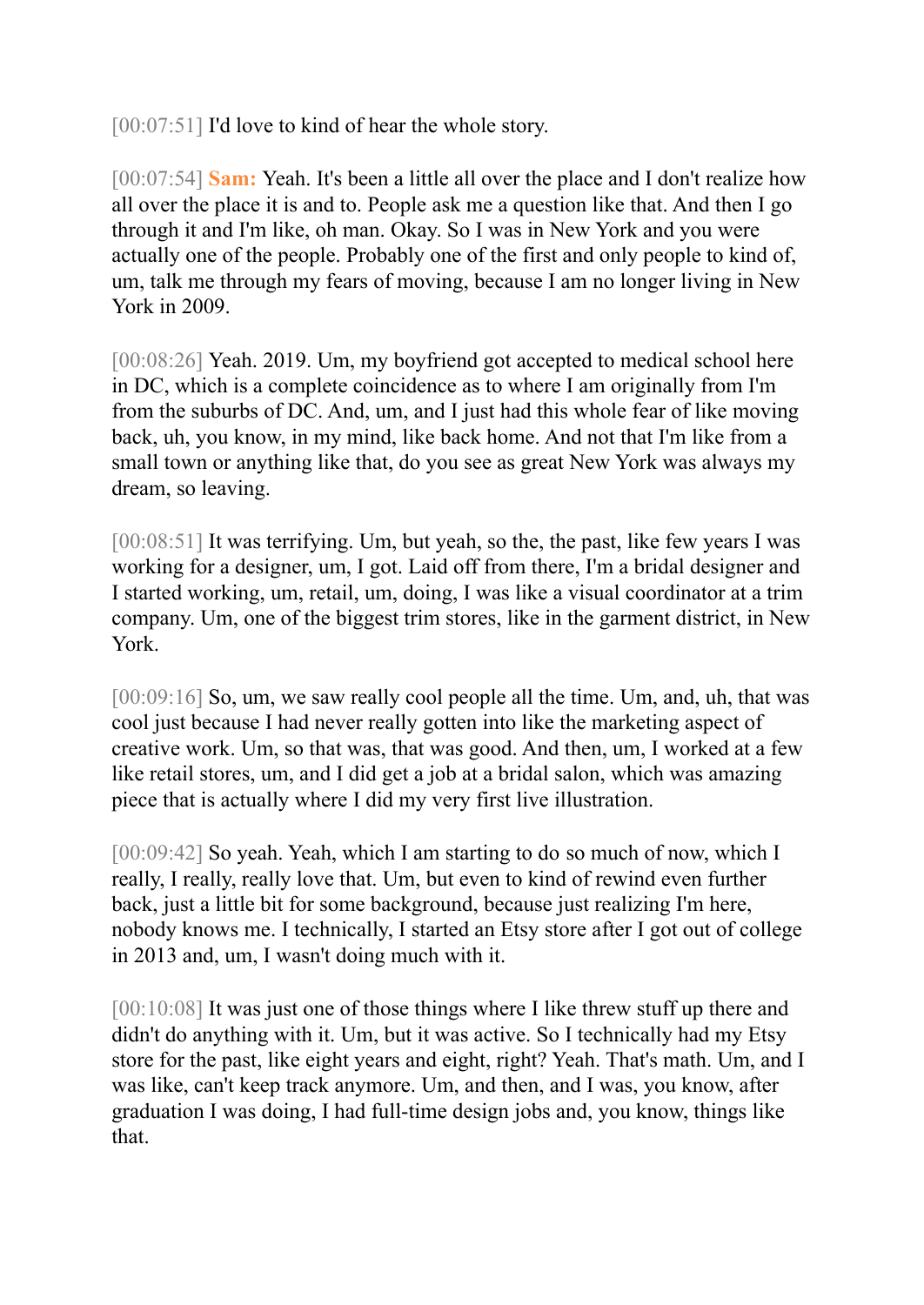[00:10:30] So I was doing that like nine to five design gig. Um, And then I had gotten laid off from two of them and I quit one to go to the one that I eventually got laid off from, which was, yeah. Which obviously retrospect you're like, well, I should have just stayed there. And it's like, it's fine. I'm all right. Um, but yeah, so I started, um, my freelance illustrations.

[00:10:56] I started with like just basic prints that I was like, oh, I have this equity that I'm not doing anything with. Let me throw them up there and get some gifts. And so my boyfriend is actually the one who. Honestly, I'm pre I'm. Don't remember the exact like scenario, but like, I'm pretty sure he's the one who came up with the concept of like me doing custom things on Etsy.

[00:11:18] Like people send me their photos and I do the illustrations of them. Yeah. And, um, and then I was the one that like fine tuned it and like got it running and everything like that. So I started doing that in like 2015, and this is while I'm still having like my nine to fives and things like that. I'm, you know, getting laid off, I'm getting new jobs, I'm doing all those things.

[00:11:39] Um, and, uh, and then let's see. And then 2018 was when I got laid off from my last nine to five and I was like, you know what, screw this. I was always so against freelancing for the longest time because I, I, you know, it's just, it's unstable and it can be really scary. And, um, you know, especially. Um, you know, you're in your like early, mid twenties, you're terrified of literally everything and, um, you know, the steady paycheck, the healthcare, like everything that goes along with like having a steady job, but I was afraid of, but then after getting laid off for literally the third time, I was like, this is clearly just as unstable as like, you know, going freelance.

[00:12:32] I was like, I was like, you know what, I'm not, I'm not doing the same. Or like, this is, this is too much. Um, I'm just going to continue doing my own thing. Whether that's like having freelance design jobs or working full-time on like my Etsy slash website. Cause at this point I had built a website for my illustrations, um, which I have both now on there.

[00:12:54] I have my, um, my illustrations and like my fashion portfolio and all of those things. And also in this transition period, I did hire, um, not only hire, but I had like a session with her, of this woman who literally her job is to, um, critique fashion portfolios. So, so you actually, when I had, uh, I think you did, um, a little, uh, crit of mine, I did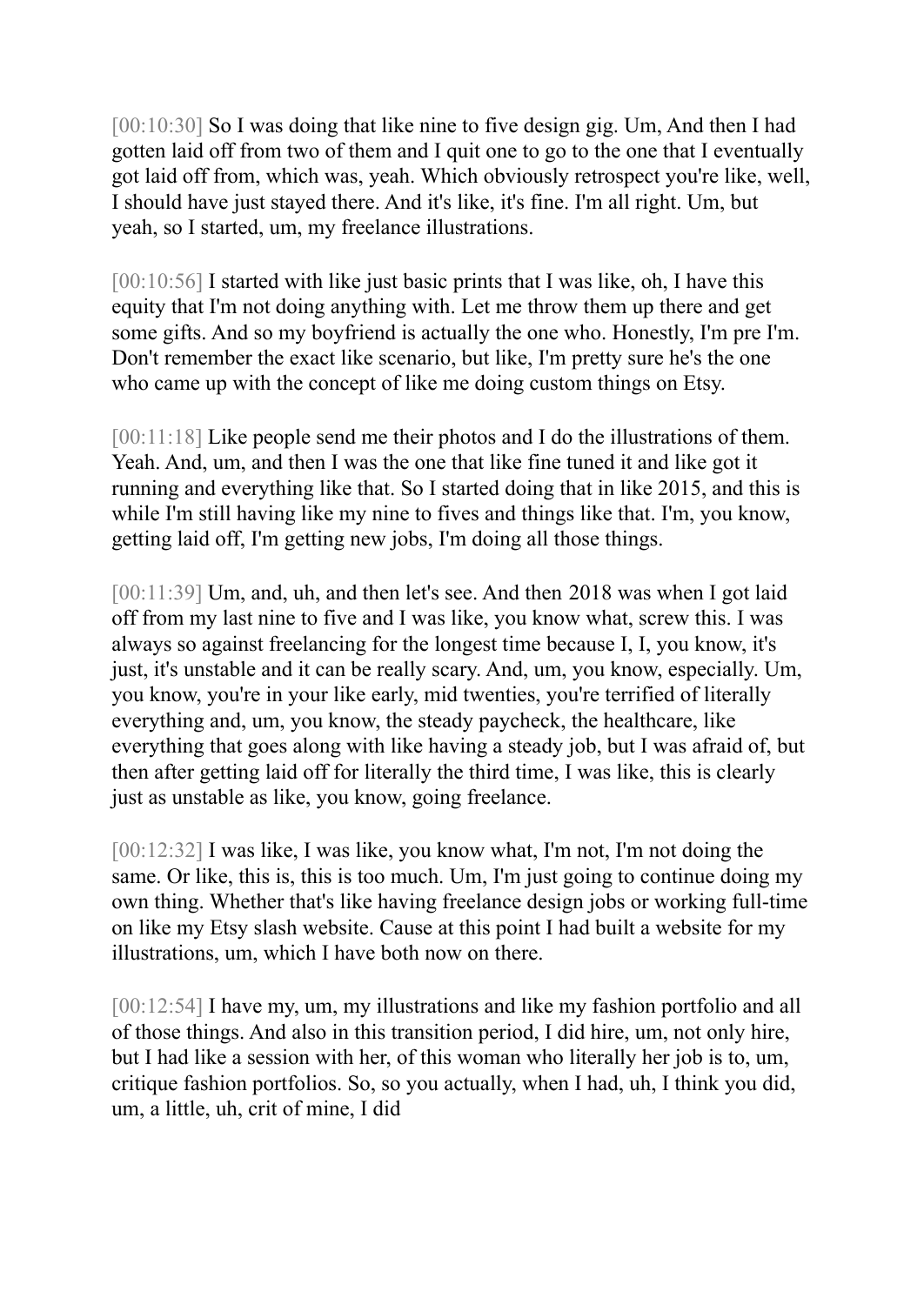[00:13:22] **Heidi:** too.

[00:13:23] **Sam:** That was actually, that was actually the like refined one, which is why the notes were actually like, not too extensive. And it's because I'd already gone to this woman who helps you with your fashion portfolio and she tells you what to change and all these things. So looking at the new one and the old one, my old one was like such a mess.

[00:13:42] Yeah. My new one, I love it so much better. But, um, yeah. So now I'm, uh, I, 2019 moved to DC, I was terrified because I was like, I'm not in New York anymore. I'm not in the fashion hub. Like. You know, am I going to be able to do X, Y, and Z and blah, blah, blah. So by the time I moved, my, I was basically, my illustration business was like half of what I do now, or, um, time was like half.

[00:14:09] And so I was like, you know what, I'm just going to get like a little side job in DC, but I no longer want to work retail. I'd honestly rather shoot myself. And, um, and I'm just going to, we'll see if it sustains me, like if I have to get, you know, another job I will, but I'm just going to kind of like, take that leap and see if I catch myself and now 20, 21.

[00:14:32] And I have yet to have that need. I love that. Yeah. I've only grown a lot more. And, um, and so I hadn't gotten a, um, I should say, not a fashion project, but I haven't gotten like a design project in a while. Um, uh, but then I got. Projects that I messaged you about. And I was so excited, um, that was from, you know, just like reaching out, um, coming across companies on Instagram or online or whatever, and saying that they're somebody that really fits my specific vision aesthetic and just like a, a company in general that I would want to work for that isn't like this gigantic company that I love, you know, the really well-known ones.

[00:15:22] Yeah. And she happened and are like, you know, her bio and stuff. And she was from Virginia. Like, I am like, not far from where I'm from. And so of course that was like my starting off when I was like, oh, you know, we're both from Virginia. And she is former military, which I, my boyfriend was in the military.

[00:15:38] My mom was in the military. So like we had all these things that were in common. And, um, and then we just got, we, uh, we got to talking. She was like, you know what, it's actually a really good time that you messaged me because I, um, I'm rebranding everything and I'm a creative, but I'm not a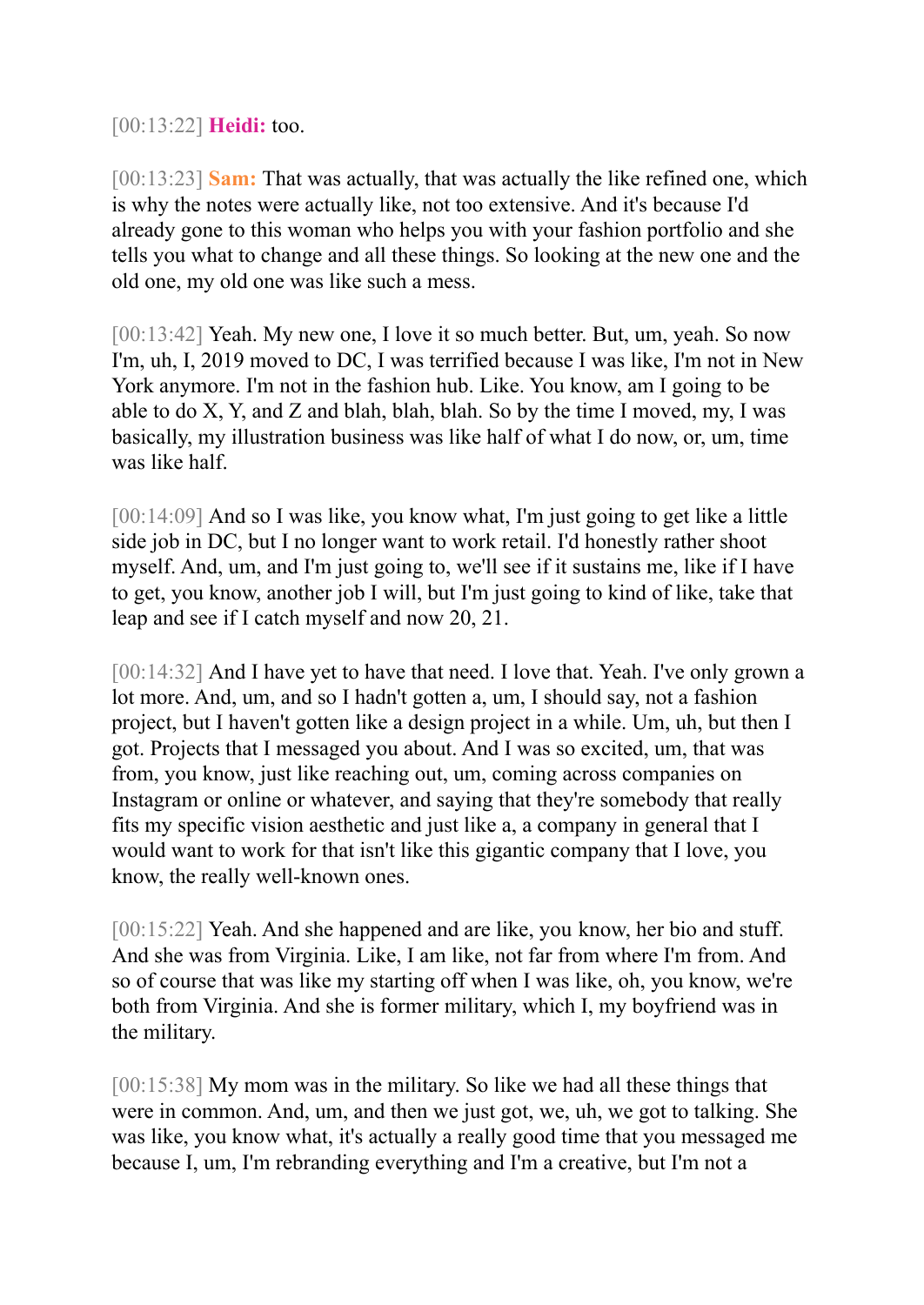designer. And I don't know, you know, fabrics or like why something isn't fitting properly and like things.

[00:16:01] So she's more on like the creative business side. Um, like she has a vision and she knows how to execute it, but she needs those people in between to help her execute different things. Yeah. That's like where I came in. So we actually started, um, Not long after I had messaged. You say, like, we officially are going to be working together.

[00:16:22] You know, I sent over, um, my outline and numbers and all those things, and she agreed to everything, which was incredible. Um, and, uh, actually I, I got, I totally forgot. I did have another design project, but that was, um, actually for my former fashion teacher from high school. Oh yeah. We still, we always kept in contact.

[00:16:46] Yeah. I actually went in and like talked to her fashion design student or fashion marketing students, um, a few times at the high school and all of that. Um, but she is starting a, um, sustainable swimwear. And even though she knows that I don't specialize in swim, but I can still come up with like just the general, um, designs and things like that.

[00:17:08] And we came up with something super creative, so she should be launching that soon. And, you know, I did see the sketches for her and all of those things. So she has a, um, a proper, uh, portfolio basically to send to factories for, to see if it works for her vision and stuff like that. Yeah. So, and I even told her, like, I have this freelance group that I am a part of.

[00:17:32] If you do need specifically a swimwear designer or someone to work with for that, I have people that you can contact, let know. Um, so yeah, those have been my, my couple projects that's been happening recently. Inspiration work. Yeah.

[00:17:53] **Heidi:** Um, so a couple, I mean, have a million questions. Um, first, would you be willing to share the details of the project that you just landed that you sent me in Instagram?

[00:18:00] Yeah, for sure. Yeah. So

[00:18:03] **Sam:** we share specifically specific things that you want me to like start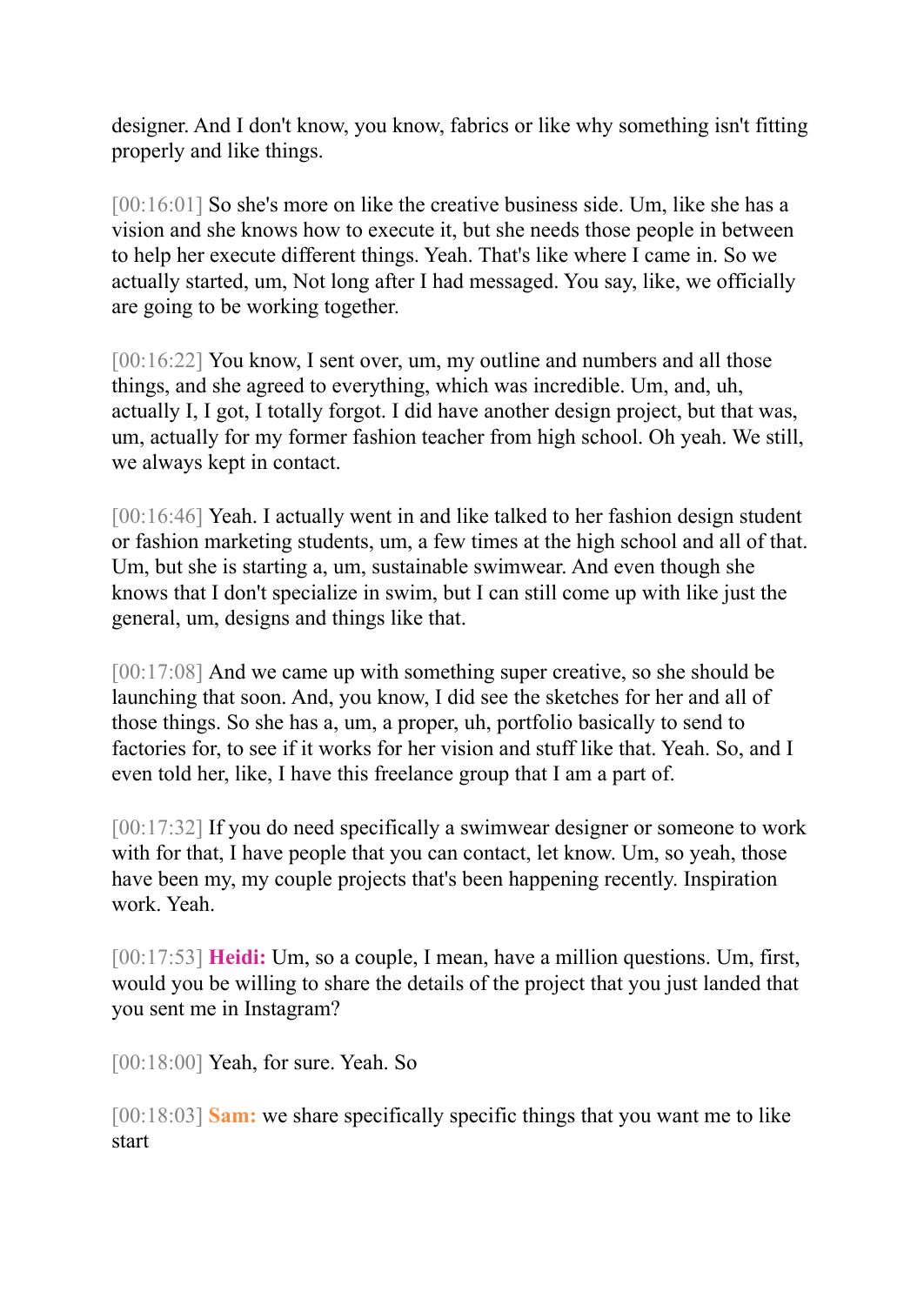[00:18:09] **Heidi:** out with. I mean, just what the project was like, what you're doing and the, and the, uh, the rate, if you're comfortable.

[00:18:16] **Sam:** Yeah. I would say if I can remember the breakdown, I remember the total,

[00:18:19] **Heidi:** but I don't remember like down.

[00:18:22] **Yeah**,

[00:18:23] **Sam:** go ahead. The total project, um, is. 4,500, which is amazing, which is super exciting. Yeah. Um, yeah, I had never sent out that big of an invoice just in general, even for like my illustration work and stuff like that. Um, yeah, I, yeah, nothing that big of a deal and we got it. Was it, it was honestly, it was unreal.

[00:18:50] And I, the big thing that I'm working on for myself this year that I started this year and will full on do next year is mindset. Yeah.

[00:19:02] **Heidi:** I just for reference, we're recording December, 2021. Uh, people won't hear this until 20, 22, but I just want to give people a space with December, 2021. Okay. So mindset, go ahead.

[00:19:13] **Sam:** Yeah, mindset. Um, I am so good at putting myself down and convincing myself that things cannot happen for me. And I didn't, I hear people say that on other podcasts and other things and I, and I'll think I'll be like, I don't do that to myself. So I definitely do, like, I'll hear on, you know, like your podcast or somebody else's like, oh, I got a \$2,000 invoice for like that one invoice.

[00:19:38] And I'm like, I could never send a \$2,000. Um, and so after I got this, I, I was really like, you know what, I'm not allowing myself to think those things anymore. Like if I I'm going to will this into existence. So like literally every day, every time I caught myself, Being like, she's not going to agree to those numbers.

[00:20:04] No, she's not going to do that. And I'm like, no, 'cause,

[00:20:06] **Heidi:** it was like you said a month or two between the time you sent it and that you like heard back, which it takes time. Businesses need time to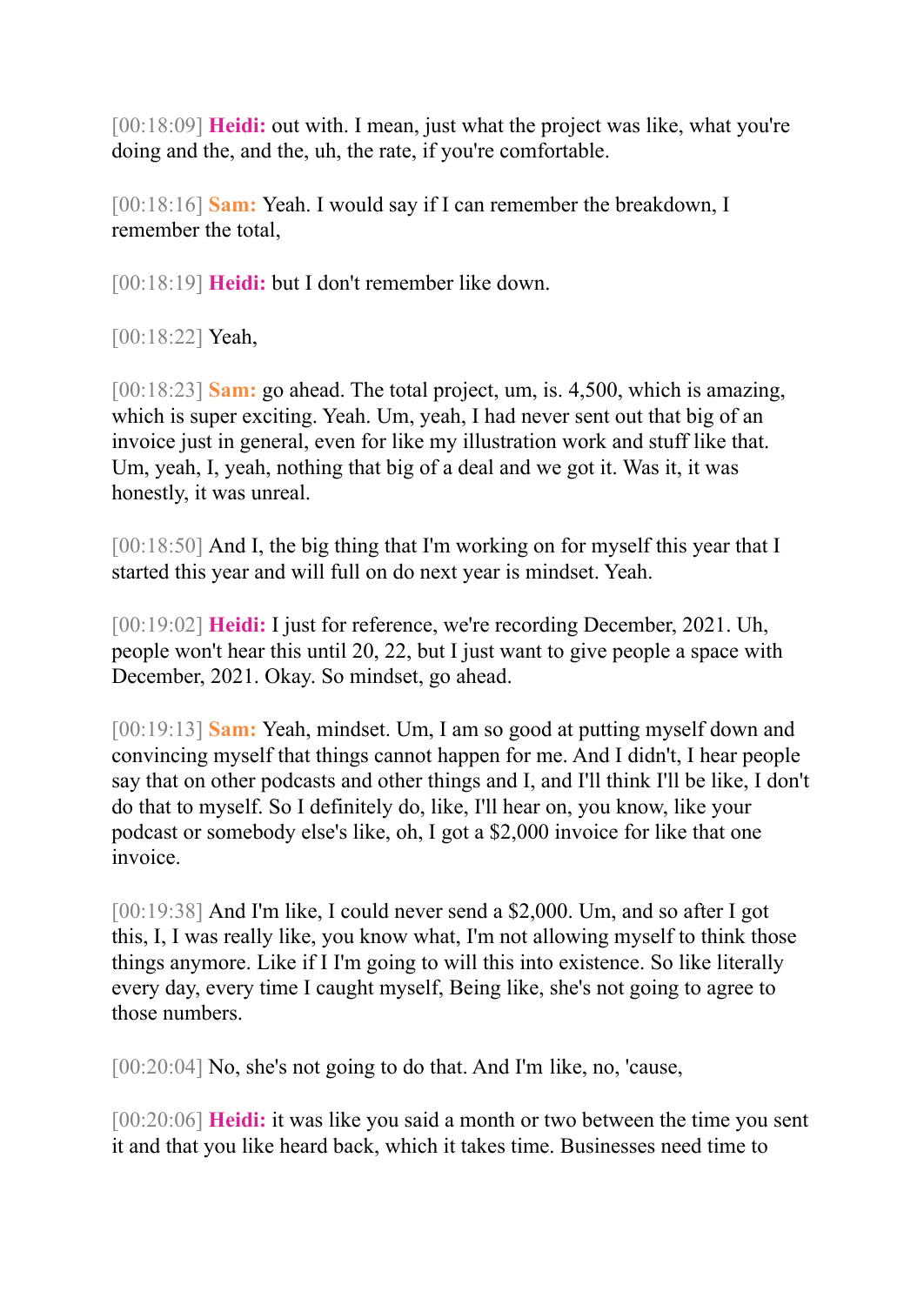like, think about it and process it and decide when it fits in their calendar. It's like, people like want a decision yesterday and it does doesn't work that way.

 $[00:20:21]$  So. Okay. So you're really,

[00:20:23] **Sam:** yeah. The whole first day that I sent it, I was, I was a wreck. Um, and, uh, but yeah, the breakdown was so the way that I kind of came up with it was, um, I figured out that my hourly now that I've been out of school for so long, I've had, you know, X amount of experience, blah, blah, blah.

[00:20:42] And, um, as like a side note, I don't really hate the fact that I had to have all of these. Retail experiences and stuff like that, um, for jobs, because I'm realizing now how well-rounded it makes me, I now know the production side. I know the design side, I, and then I know the retail side, which is something that I never would have had to experience if I hadn't gotten like those layoffs and stuff like that.

[00:21:06] Um, so when I'm building this invoice and I was trying to think of like my hourly rate and stuff like that, I D I really did put all of that into perspective for myself. I'm like, no, I have this and this and this and this that can bring tables. So I'm going to set my hourly rate at like \$50 an hour as like a beat.

[00:21:23] And then I just, it, you know, per, um, per project or whatever it is. So the two things that this designer needed well for associative bridal, let me start with that. Yeah, she has breakfast. She has bridal separate and so hurtful. You know, company mission basically is to bring, um, first of all, inclusive sizing.

[00:21:46] So be aware from a zero to a 20, and then she does want, after she like kicks it off and stuff like that, she does want to go bigger than that as well. Um, and she is, uh, a minority business owner, which is also a minority. It was very important to me to be able to like connect with other people that were like that.

[00:22:08] And she's, uh, she's building a team right now, but she's essentially by herself and, um, and she wants to do like mix and match pieces. So nothing super crazy. Like she has really, um, you know, crape wide leg pants, um, you know, crop tops, summer, late summer, you know, whatever. So, um, So I had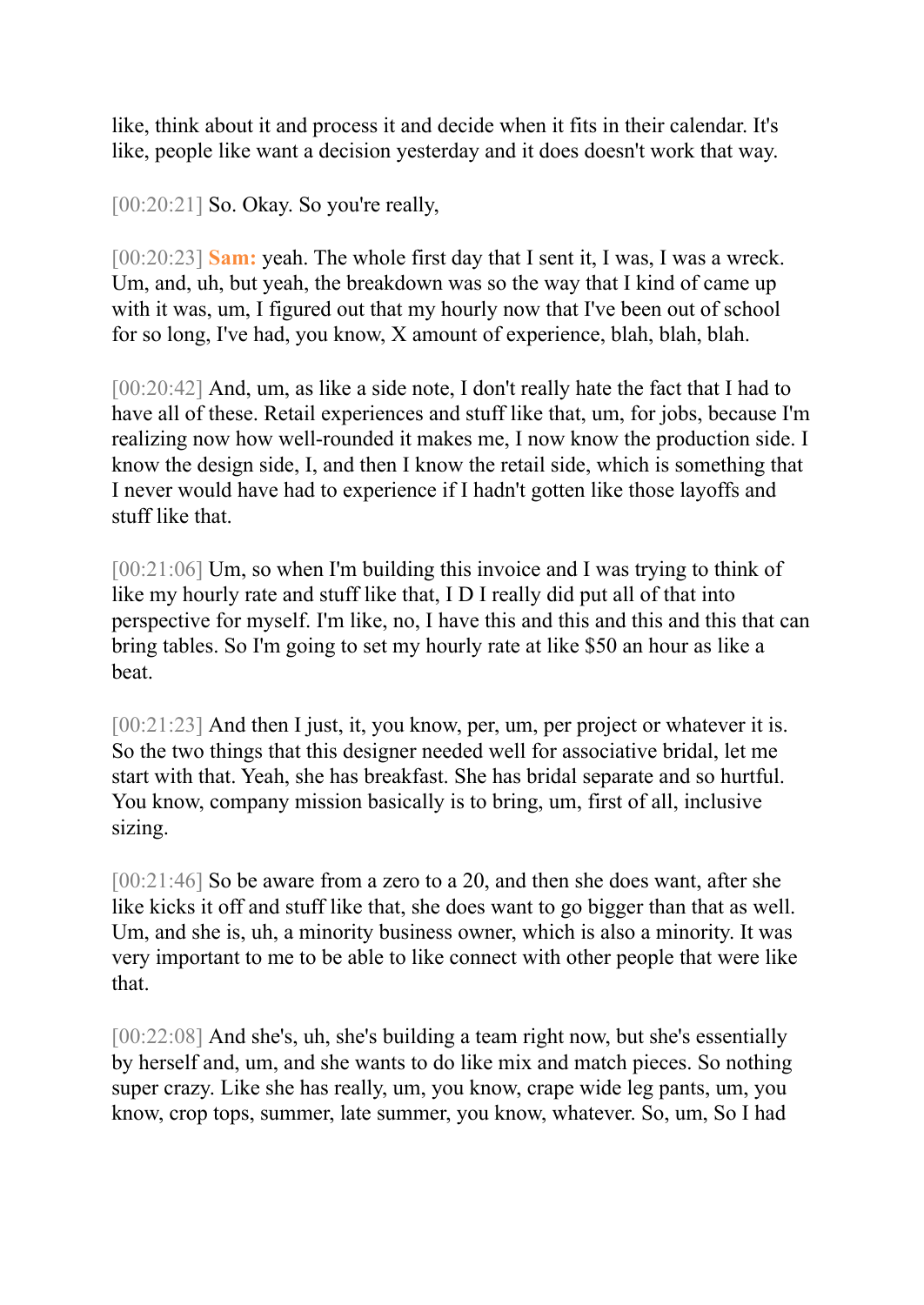reached out to her, like I would, you know, do you need any design help, blah blah.

[00:22:33] And, uh, and she was like, yeah, actually I need, after a few calls I had with her, we broke it down to that. She needed sourcing for her lace because he's having issues with like fit and stuff like that, specifically with like around her lace pieces. Um, and you know, certain sizes aren't fitting from, you know, even though they're the same material and they're supposed to be the same size, but they're coming from different factories and they're different, blah, blah, blah.

[00:22:59] And I was very upfront with her that like, I can do tech packs, but I am not a technical. So I can do fittings and stuff like that. I've done fittings, but, um, I am not going to be the one to do like grading or patterns or anything like that. Like, I'm going to be so straight up with you. I hate patterns. I don't like anything that has to be super technical.

[00:23:22] Like one inch here. That's not me. I don't do that. Like the POM you're like,

[00:23:27] **Heidi:** yeah,

[00:23:28] **Sam:** no, not happening. Yeah. You know, I'm not, I'm not that person. Um, but when I'm fitting something to a person like, you know, fit models and stuff like that, that's what makes sense to me. Yeah. So she needs sourcing for her lacing and she needs, um, tech packs done for the 18 pieces that she has in her collection currently.

[00:23:48] Um, and she uses this site that I had never heard of before called enabled. Have you heard of them? No, I haven't. What is it? It's a, basically an all-inclusive website for, um, for design brands that you can have. They basically put the tech pack together for you. So you don't have to use Excel or anything like that.

[00:24:07] You can upload. Yeah. You can upload photos. Um, the tech sketch, like all the things that the, that they have, you list out all of your, um, materials, like all these different things. Um, so yeah, it's an and a, B, L D. Oh,

[00:24:26] **Heidi:** oh. I wrote down enabled like E N N a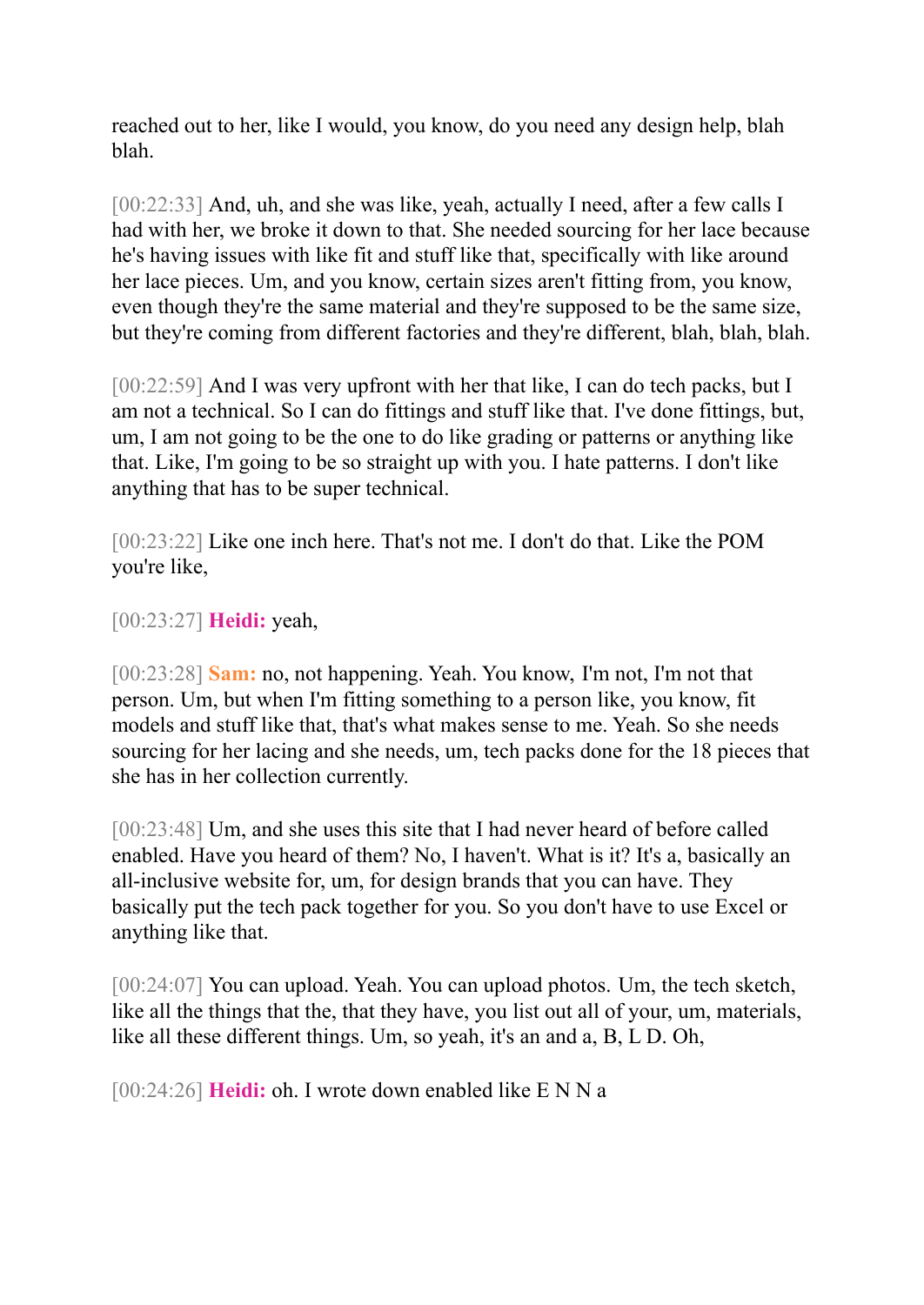[00:24:28] **Sam:** B L D. Yeah. That I, I honestly, I had the hardest time remembering what the website.

[00:24:34] **Heidi:** Yeah. And then I'll look it up for sure. Yeah. Interesting. Only two in the show notes. Yeah.

[00:24:38] **Sam:** Yeah. And, uh, I think they actually did like project runway or something like that. The people that was on there, they used it to help them organize for like their collections or something like that. So she said, um, she's doing, she wants to be as digital as possible.

[00:24:55] And she, um, she wants to do everything through this website and they do offer help if you do need help with, um, with sizing or tech packs or anything that they offer that actually through their website, extra things that you have to pay for. So that site was actually charging, I think, \$600 or more per tech pack.

[00:25:16] Okay. Which for what she's doing, she has. Basic pieces. Nothing's like a crazy outerwear,

[00:25:24] **Heidi:** like a technical ski jacket. Right, right, right. Yeah.

[00:25:27] **Sam:** Yeah. Like there's nothing super intense about it. So I was like \$600 for a tech pack is kind of crazy because you have 18 pieces

[00:25:36] **Heidi:** details. Like the BOM's are going to just be like, save as, make a few changes.

[00:25:42] **Totally.** 

[00:25:43] **Sam:** Yeah. And so I was like, since you have 18 and we're doing, and you're paying like for all 18 at once, I'll basically break it down to like \$200 a tech pack per piece. So that, and I did want to emphasize that to her. That was one of the, like the emails, like in my follow-up that I was like, you know, please confirm the amount of pieces.

[00:26:02] So I know how much like make this invoice. And they didn't think that I didn't want her to think that it was going in like sets like one tech pack was like a set top and a bottom. I was like, no, no, no. There's 18 of them. So it's 18 times 200. Yeah. Uh, top to bottom times, 200, right. Again, with my I'm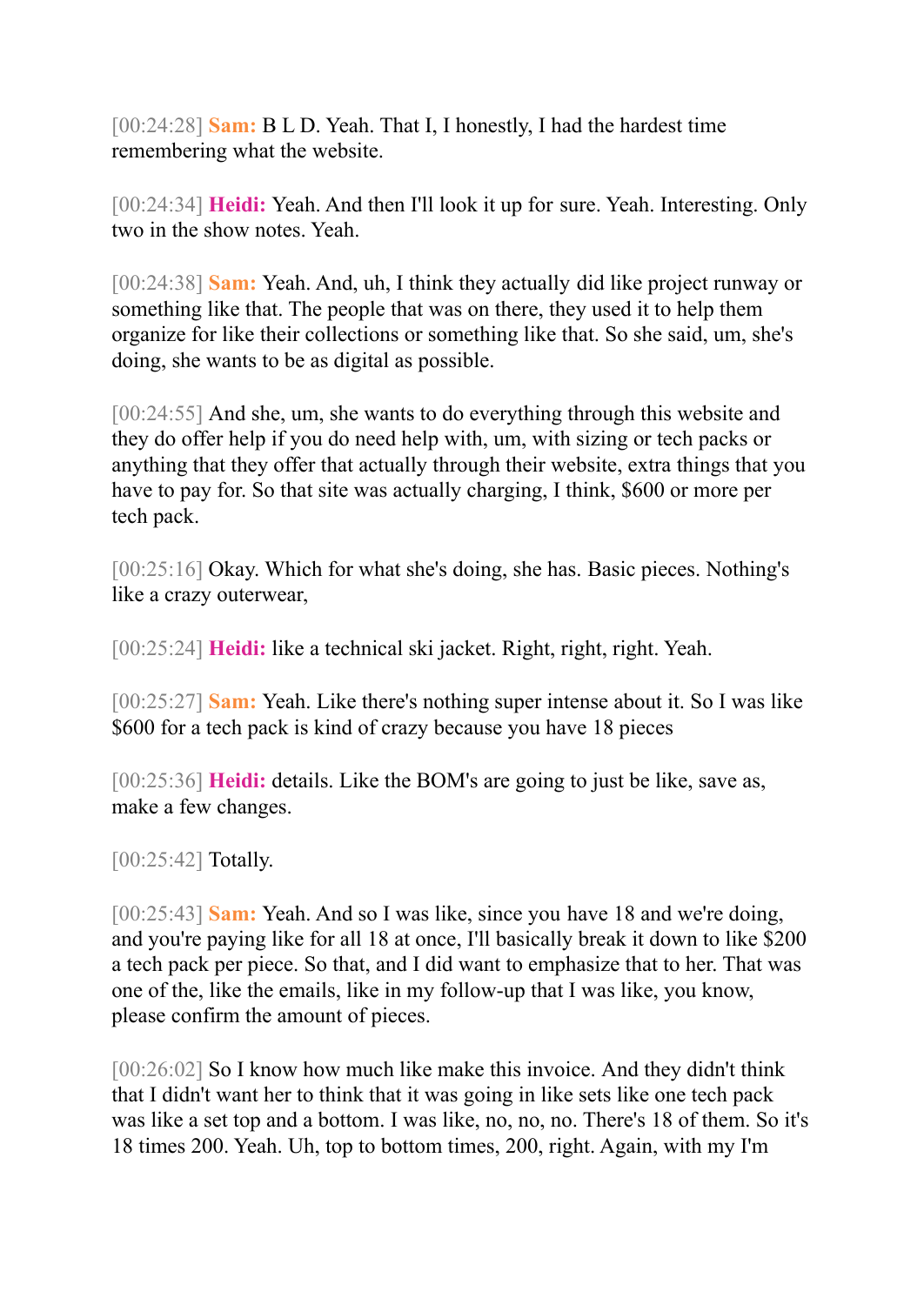making all these things up in my head as to why she wouldn't be paying this amount.

[00:26:24] **Heidi:** You're like, no, it's like, just cause the top and the pants coordinate. That's two tech packs, not line it's two separate pieces. Yeah. But you're like, oh, she's never going to go for that.

[00:26:32] **Sam:** Yeah. So that was the breakdown for that. And then the sourcing, she only needs like three laces or so, um, and so I said that I would be the one to like coordinate with her contacts and you know, those types of things.

[00:26:45] And I would have the, the samples like sent to my house and blah, blah, blah. Um, so I can, um, take a look at those. So I broke that part down to be 900. She said it, she said it shouldn't take more than like, like, I don't know, like a days where one, one full work days of work. Right. And I was like, you know what?

[00:27:08] Let's I feel like a day is kind of. Um, not realistic. So it was like to make it 900 and we're going to make it one to three days. Yeah. Yeah. Um, because she actually, she just moved from Virginia into DC. Yeah. So she's only like a 15 minute drive from me now or like 10 minutes. So, and she has everything in her house.

[00:27:29] So I said that, you know, I can come over and look at the samples with her and like all those things. So, um, so yeah, that's how I kind of broke it down. Now we're just in the process of, um, of, uh, getting the sizing worked out and she's getting her patterns back from, um, her original pounds back from a factory.

[00:27:50] And then we will go into the whole process. But we did say that, um, further down the road after we get kind of through this like roughy bumpy point is that I would, uh, I would be, um, monthly with her. Like just have like a monthly retainer. Oh, amazing. Uh, for any new pieces, we haven't figured out like what that looks like, but yeah, it was, I was super excited.

[00:28:16] I was like, yeah, there's no reason why we should, neither of us should be nitpicking on like hours or amount of work, whatever. Like, I'd rather just have like a flat retainer fee. And if one month is super busy, one month is super slow. They all just kind of even out, because I really like to be in this with her, for the long haul.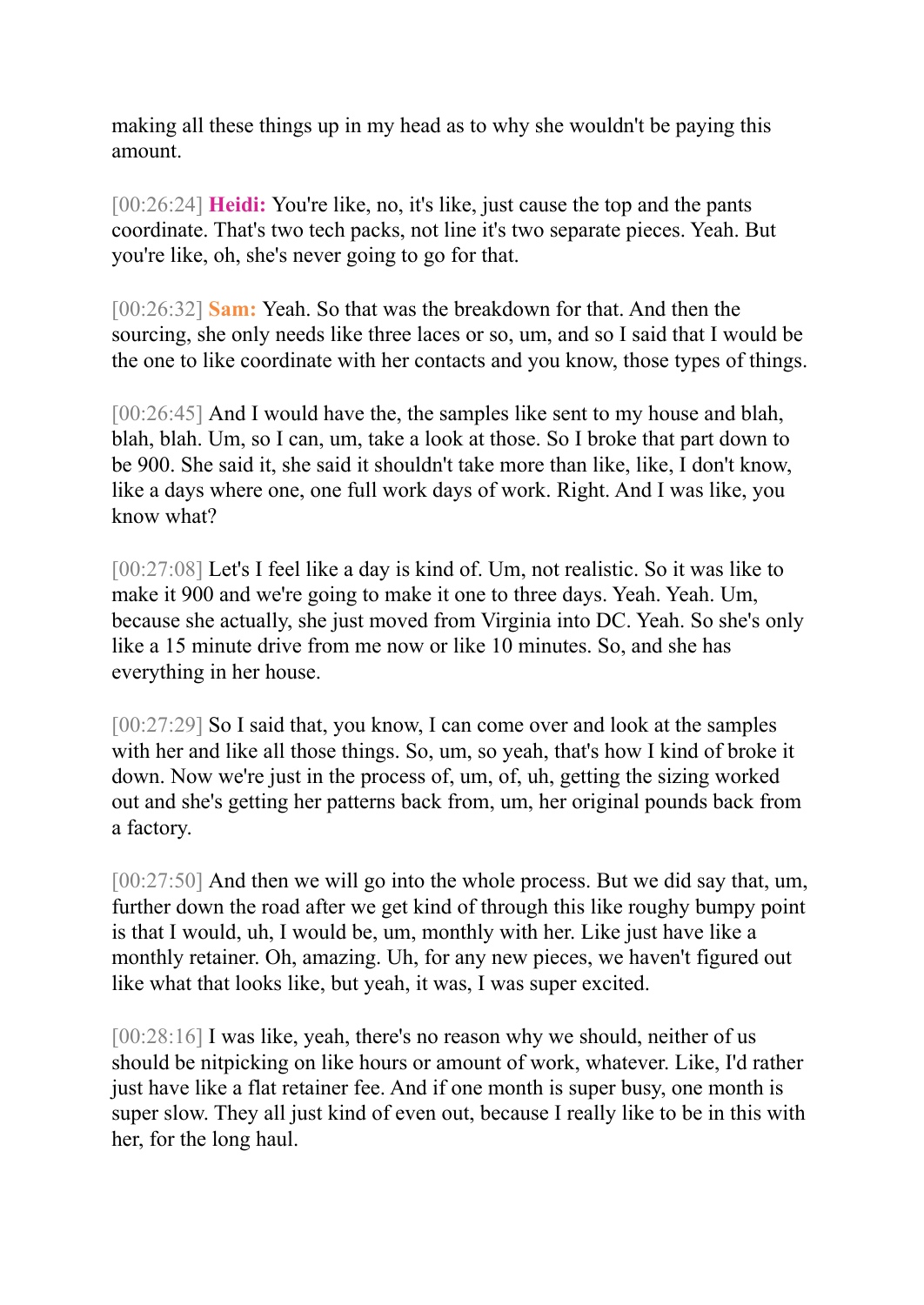[00:28:37] So, um, so yeah, we're moving

[00:28:40] **Heidi:** along with it. I'm so excited for you. Congratulations. This is such a big success and such a big win, especially like I have to point out another thing. So you mentioned on, on our conversation right now, The mindset of like, oh, well, I can never send the \$2,000 invoice. And here you're sending \$4,500.

[00:28:59] I was just saying, but more than devil. Um, but something else that I specifically remember about working with you originally, um, you were like, well, I don't really know if freelancing is possible in the bridal industry because the bridal houses right there kind of would you, is that a fair bridal brands?

[00:29:21] Why do I feel like the other brands? The brand? What if like their houses, but maybe not. Um, You know, the, you had a list long, a long list of excuses and reasons as to why it was not possible to freelance in your category because they're so protective of their designs and they need everybody in house because gosh, you know, somebody could steal the idea or I can't even remember all the reasons that you were like, I don't know.

[00:29:47] It's not quite possible for my industry. Do you remember like having that mindset? Yeah. I mean, I'm not

[00:29:54] **Sam:** going to lie though. I ha I'm not entirely out of that either because a lot of the brands that I still do try to reach out to, they, they say they only take people in house. And so I, so I kind of go halfway with it, like, okay, it's not impossible, but it's not as, it's not as just like free flowing as like raid where brands are.

[00:30:23] Right. Um, but that's also, that's also because bridal itself is so small. Like there are so few wedding brands in like just in general versus the like millions or

[00:30:37] **Heidi:** yeah, totally

[00:30:38] **Sam:** aware or whatever brands. So I do have to take that with a grain of salt because my, my pool is so small, but

[00:30:45] **Heidi:** there's also a lot fewer people like you that like specialize in bridal where there's so many more people that specialize in active.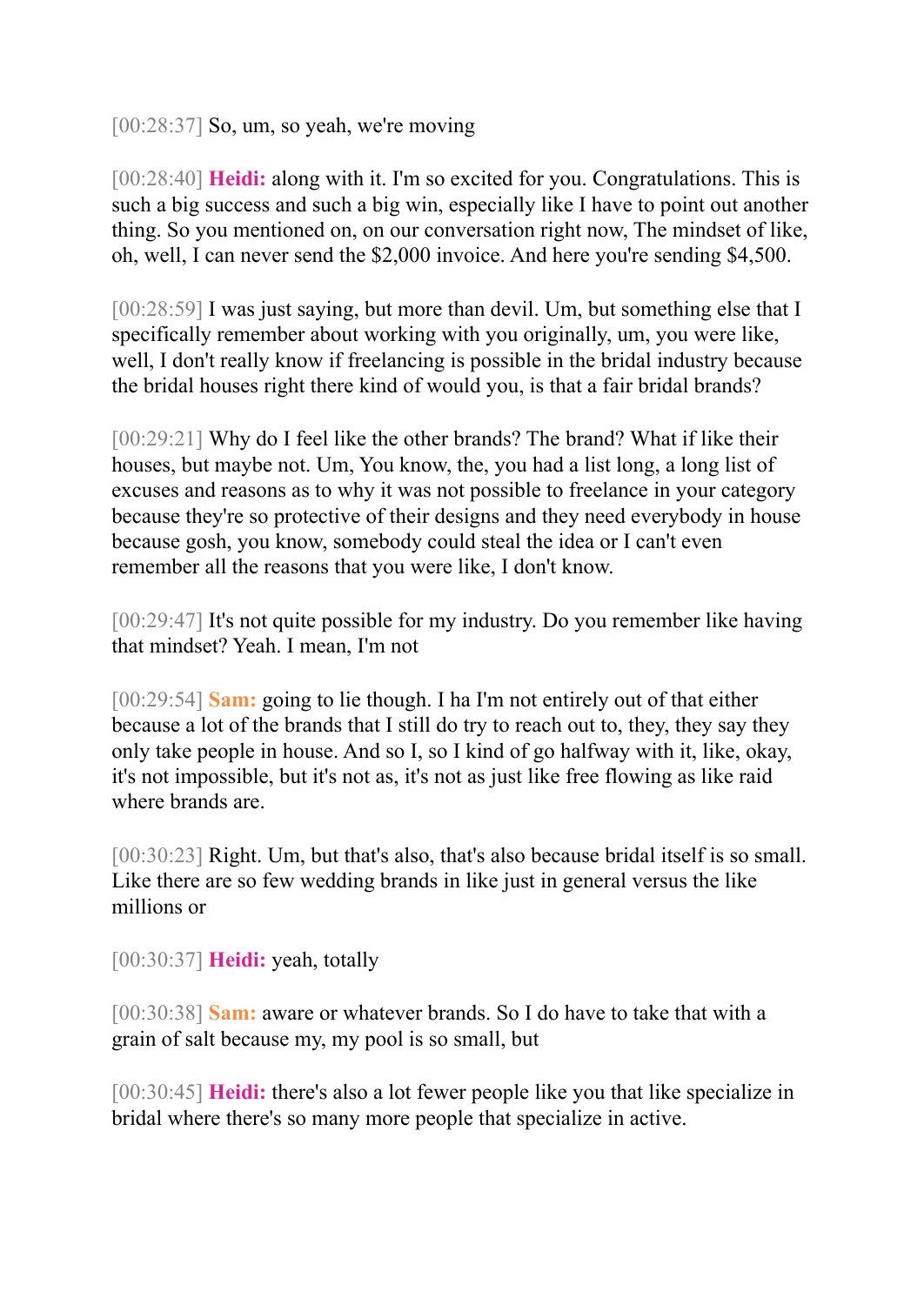[00:30:52] So in a way it's almost like I like, even though I think it does even out, um,

[00:30:58] **Sam:** it's about finding them, it's a numbers game. It

[00:31:00] **Heidi:** totally is a numbers game. Yeah. It is such a numbers game. And so you found this woman on Instagram, is that right? Like, just by like looking at hashtags or who knows? I actually

[00:31:11] **Sam:** can't even remember if I found her first through Instagram or if I was just.

[00:31:17] Doing some random Googling. Okay. I, I, I really can't even remember, but I'm just trying not to let the, um, all the nose and all of the, uh, I I'm trying not to let that small pool intimidate me, but it's like he said, I had, I will come up with a million and a half excuses as to why I can't do something.

[00:31:40] Yeah. But it's a matter of, not necessarily like ignoring that list of excuses, but just being like, so what get over it, go past

[00:31:50] **Heidi:** it. It's just an extra challenge. And I can get through

[00:31:52] **Sam:** that. Yeah. It's an extra challenge. And if it works, it works. If it doesn't, it doesn't, I'm at this point where like, I just don't even care if something doesn't work out or not, because I'm like, I've gotten through this shit before I just kind

[00:32:06] **Heidi:** of move on.

[00:32:07] Oh my God. I love that attitude so much. That's such a good attitude and you always like learn from something. If it doesn't work out, you learn from it and then you figure it out. You do a little different next time and you, and you do better.

[00:32:18] **Sam:** Yeah. Yeah, exactly. That's amazing.

[00:32:21] **Heidi:** That's amazing. Um, okay. So have you started the project yet?

[00:32:28] **Sam:** Um, we have started just, just in the tr in terms of like, um, I've reached out to a few pattern-making grading people, um, and we've had, um,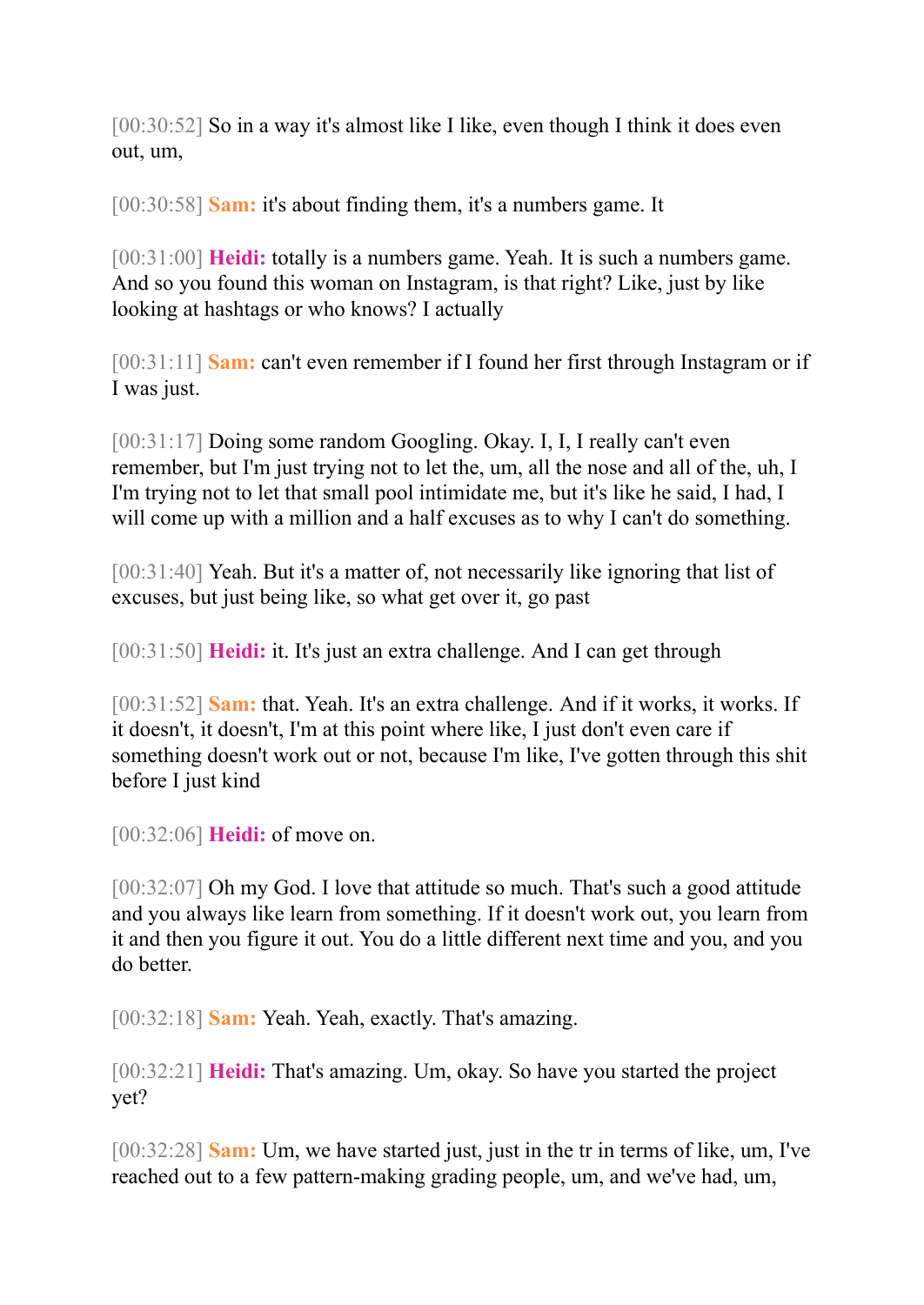we've had a conversation with a couple of people, um, but she's essentially waiting for the patterns to get back to her from an overseas factory for, for numerous reasons.

[00:32:52] But she's trying to get the, the original patterns back now. And then, um, when she does, then we can. Moving forward. Um, and we had talked with, um, with somebody at the website enabled, um, just to see like, because I'm going to be the one to enter in all of the tech pack information, all of those things. So just having like a tour of the website and she got a few names from them for, um, for other factors, uh, factories and seamstresses there in the U S um, of them that they recommended are in New York.

[00:33:26] So I was like, I was like, you know, I'm in New York all the time for business. If you want me to buy, I be more than willing to, you know, um, and she was like, she was like, Hey, I don't mind going up on a trip to New York either. You might have a few, um, a few trips thrown in there. Um, which, uh, and I even suggested, um, on the illustration side, some, um, some stuff for her marketing team.

[00:33:53] And, um, I was clear that those were not outlast. Obviously in her original proposal, she didn't want it. Um, the only things that are included in her proposal are the tech sketches. That is, um, probably the other thing that I have worked on a lot in 2021 and in 2020 is setting really serious boundaries on it.

[00:34:18] Not that I necessarily had a problem with that before, but I, if I let myself, uh, like be like, oh, it's just this one thing. It's just these two things. It basically, it takes me a while for somebody to like really push me to the point where I'm like, this was not in our scope of work. I'm not doing it. And let's see.

[00:34:37] Yeah. Um, but that's something that I've worked on a lot in the past year, this year and last year is being very clear about what is and what is, is, is not included. Yeah.

[00:34:47] **Heidi:** And there's like an especially graceful ways to do that. Yeah. Go

[00:34:50] **Sam:** ahead. Well, it's, it's not even just in design work, it's in, um, like my live illustration as well.

[00:34:56] Um, I've had a couple experiences already where I'm like, I come home and I'm just like, I shouldn't have done that. Yeah. Yeah, exactly. Which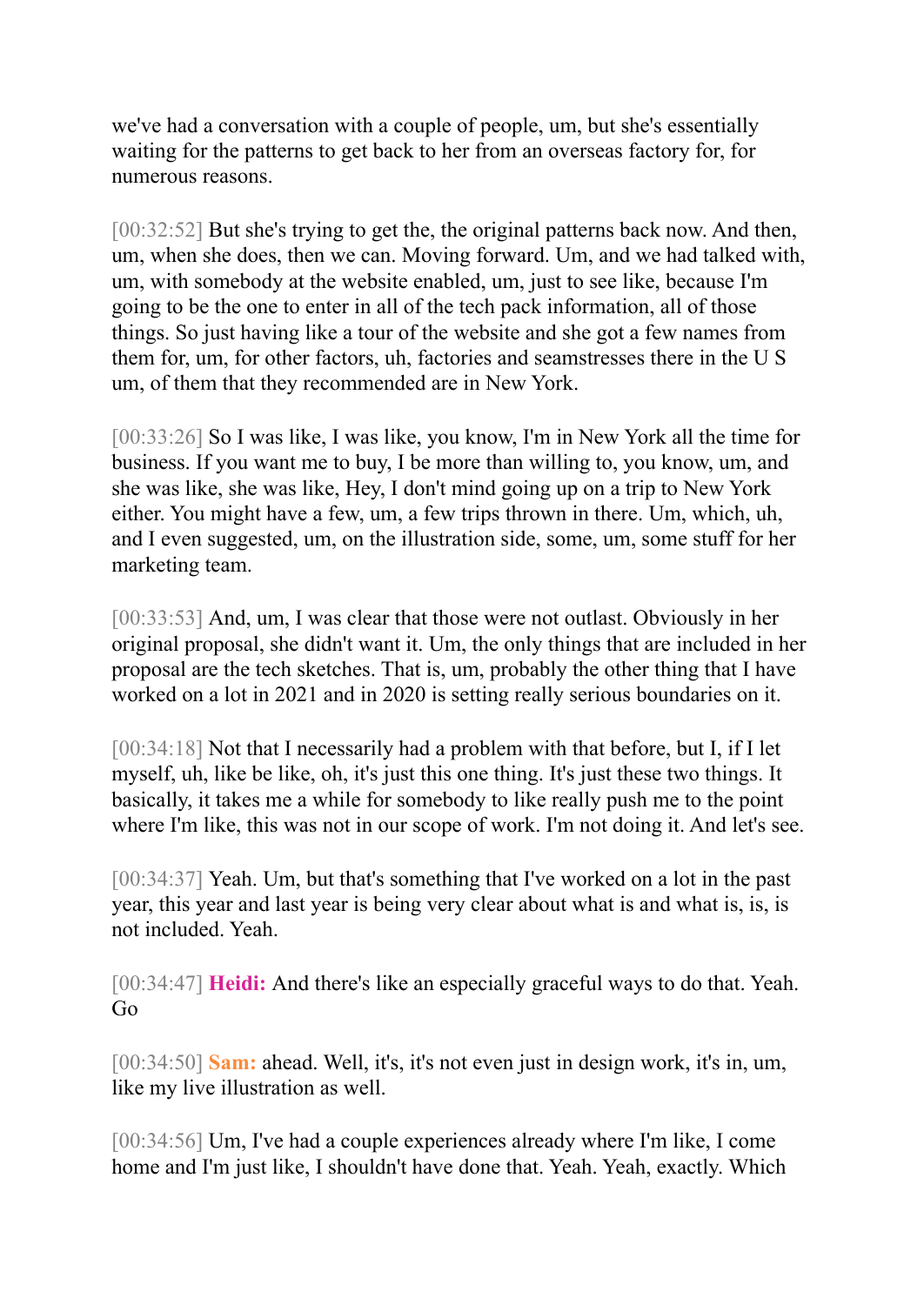that's, that's the other thing about mindset as well is if something upsets you and you, and it's your fault, you know, you didn't charge somebody enough, you didn't, um, set the hours correctly.

[00:35:17] You didn't do this, you didn't do that.

[00:35:19] **Heidi:** And it wasn't in the proposal.

[00:35:21] **Sam:** Yeah. You just kind of, you learn from it and then again, you just move on. It's just moving forward. You'd be like, all right, I'm going to hate myself for like five minutes and I'm going to get over it. And I'm just going to, again, move on because it's nothing is going to help the situation by like brooding on it.

[00:35:38] And I'm definitely that person that like, I will be all in my head about it. Yeah. So, yeah,

[00:35:44] **Heidi:** that's good. Good. I love all the mindset stuff that you're working on it. So, I mean, I don't know. It's become a lot more common. Talk to like, just talk about mindset. And I think a lot more people are aware and familiar with it now over the past multiple years, but it's a newer thing.

[00:35:59] And I think you can sound sometimes a little bit like, whoo. Like you gotta hear mindset figured out, but like, it's so true. It's like the root and the foundation of everything in life. Whether it's your career, your relationships, your relationship with yourself. Right. It's so important. So I love that.

[00:36:16] You're doing that.

[00:36:17] **Sam:** Yeah. Yeah. I was always that person. I was like, if it's not something tactical I'm so down to earth mindset wise that I'm like, I was always that person. I was like, that's too woo for me. Like, it doesn't make any sense. I don't understand it. And then, um, and I've talked about this on Instagram too.

[00:36:34] I'm like, I'm not that person. I am not like that manifesting person, but when it works, you can't, you can't deny when something works and I'm not going to question it. Yeah. Getting into a correct mindset is going to make me more jobs and more money than I'm going to be all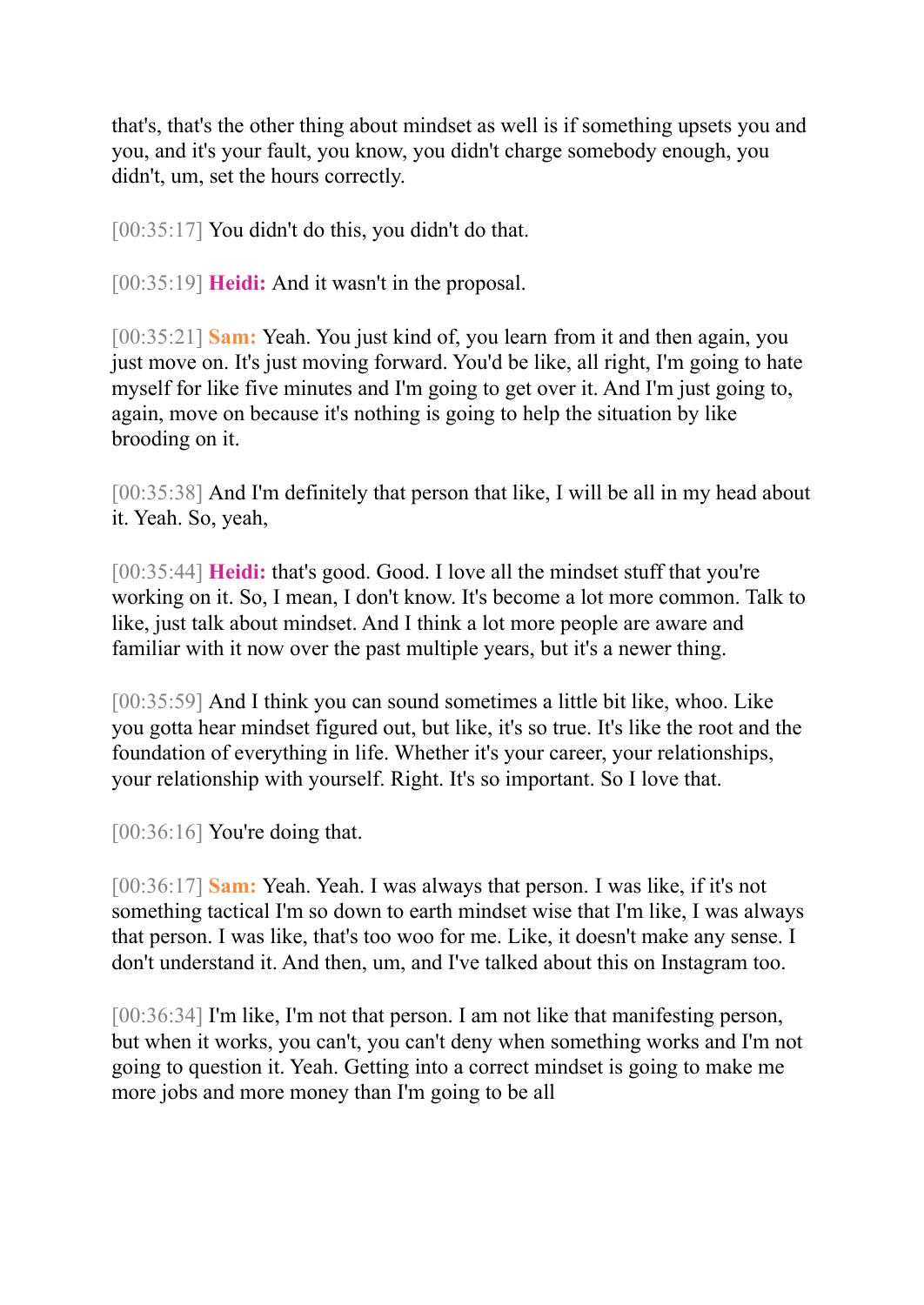[00:36:52] **Heidi:** for it. Let's do it. Yeah. Let's bring 2022 in with like a huge bang and be like, you know what, this works.

[00:36:59] So like let's do more of it. Yep. That's huge. That's huge. Um, okay. So you found her somehow and you just sent a cold pitch by email?

[00:37:10] **Sam:** Yeah. Okay. And the email thing is definitely something that I a hundred percent attribute to you. Um, when I was going through, um, uh, the freelance program, um, because the example that you would put up of what not to do with.

[00:37:30] I was like hiding. I was like, Heidi went into my email, took one of my email pitches and put it up for the whole world to that's it with that. I'm convinced.

[00:37:40] **Heidi:** So, yeah, I'll just summarize real quick. Cause I'm very familiar with basically the email. This is the email not to send that everybody sends hi, I'm a freelance designer and I have X years of experience doing this and X years experience doing this.

[00:37:53] And I've worked for brands like this, this and this. And I can do sketching and tech packs and sourcing. And this, if you have any work, I've attached my portfolio and my rates are this. If you have any freelance work for me, please let me know the worst email ever, but everybody sends it. I know, but you know what?

[00:38:12] It's, everybody's exact email and it's terrible. It's not going to get any responses. So you learned, um, how to write an effective pitch. And it worked and you don't get a response and a yes from everyone you send out, like you said, you get nos. Um,

[00:38:32] **Sam:** yeah, but you just get ghosted. Totally.

[00:38:37] **Heidi:** But here's the thing, you get this client for \$4,500, and now it's going to turn into a monthly retainer.

[00:38:45] And like, you don't need a lot of like, those really kick ass clients to build something really substantial or for like you. And maybe you're like, you know what, my illustration is taking out 50 or 70% or however much of your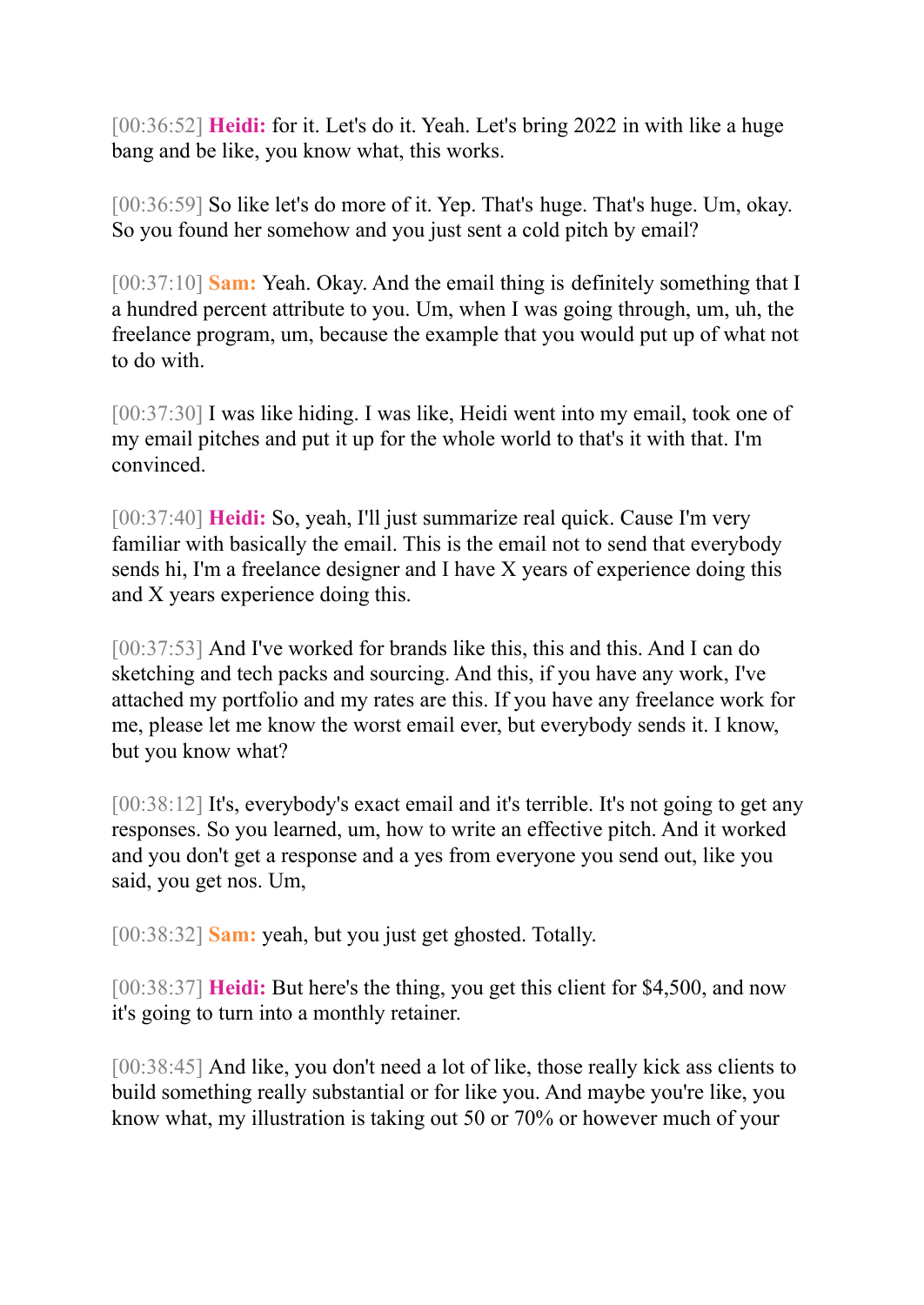time. And this is like great added income to that. And you're like, I'm just going to do this and this one client or like, whatever it is.

[00:39:05] But, you know, I think that it's so important to think about like, yeah, you're going to get nos. You're going to get ghosted. You'll you'll not hear back from people. Um, But that's the case that's like with everything in life, that's with everything in fashion, right. Starting your own brand, having a job. Um,

[00:39:21] **Sam:** I mean, actually even my very first, um, bridal, bridal, uh, designer job, um, I had sent in my resume in sometime I think, right after graduation or right before graduation or something like that.

[00:39:37] And she ended up, she didn't, I actually don't even think I got a response from her at all. Yeah. And, um, and all of a sudden she emailed me that she wanted to bring me in for an interview in may of 2014, like literally almost a year later. So yeah. Yeah. It was almost a year later and I was like, oh my God, you actually kept my resume.

[00:39:59] I know people say, they're going to know, I know, I know right by. Right. But like, you actually kept it. So, um, and that was straight out of college. So obviously I did not have. You know, I didn't really have anything, but like impressive internships on there at that point. Yeah. But it's

[00:40:18] **Heidi:** yeah. Someone else, I can't remember which guests it was, but it was talking about this idea of like planting seeds when you're doing outreach.

[00:40:26] Right. And they, it might take a year for them to grow, but it's about planting those seeds and developing those relationships and building those conversations. And, you know, sometimes at the end of the day, I wouldn't say something. I think a lot of times doing outreach for freelancing is sometimes just luck of the timing.

[00:40:45] Like if they need that service right then and there. And like you are this amazing freelancer and you fall in their lap, it's like all the stars just aligned. But then like what happens is you do a kick ass job and it turns into like ongoing work and, you know, all the strategies to like get ongoing work and then to get referrals and all that stuff.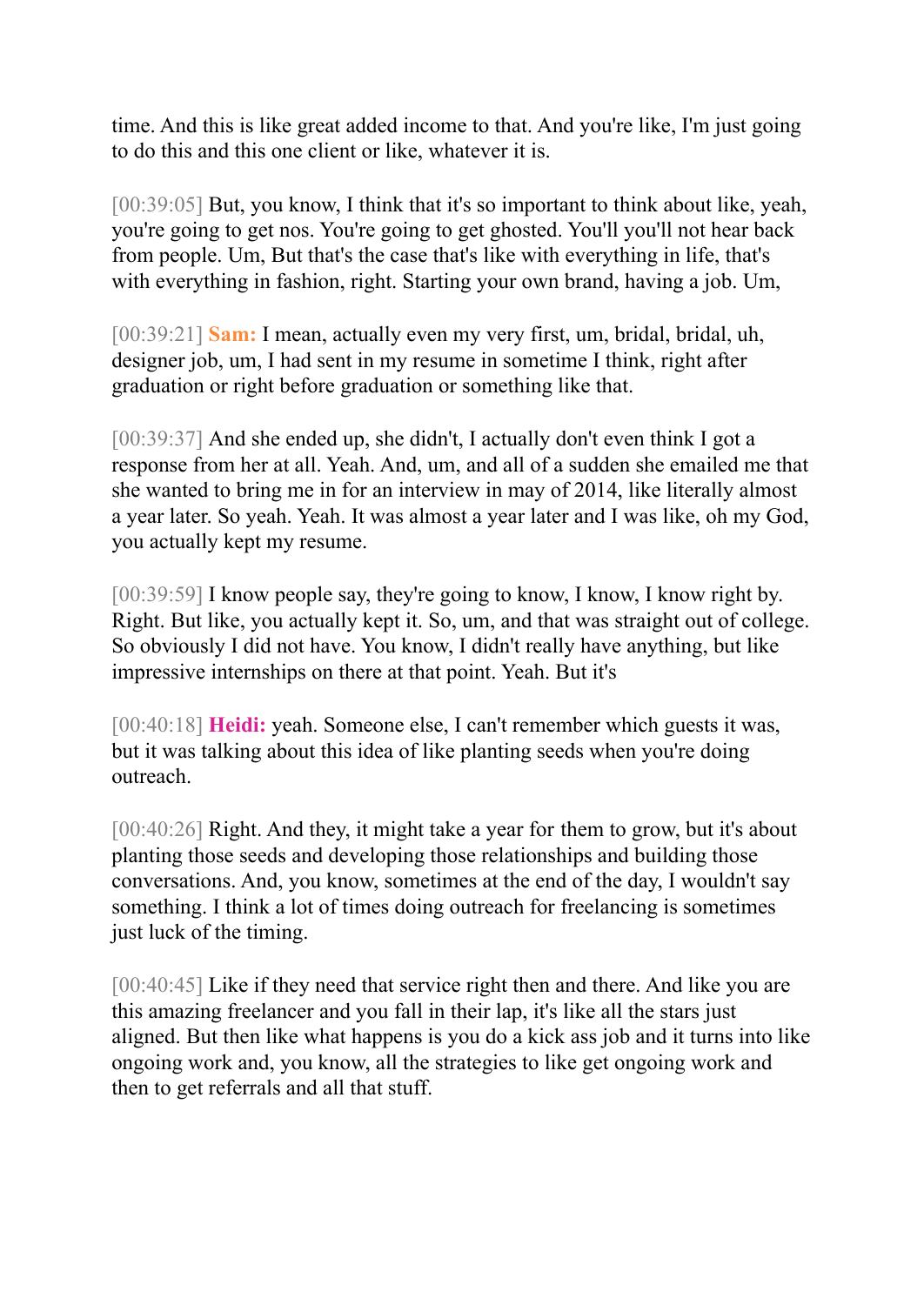[00:41:03] Um, so. The building this foundation is, is effort for sure. Like everything in the world. Right. And it's

[00:41:11] **Sam:** just makes a lot of patients totally as well. Yeah. Um, it's, uh, I'm deaf and I will be the first to admit, like I'm not a patient person, so it's very, it's, uh, it can be really stressful for me, um, to wait that long or whatever, like, especially, you know, like we said, with this current project, like, it took a while for her to get back to me and I immediately, I was like, she hates me.

[00:41:37] I bid too high. It was too much. Yeah. Yeah. Totally. Or just like in general, she's going to be like, oh, I decided like not to do it or, you know, whatever, whatever excuse I can come up with, like, that's what was happening. And so, um, and then when she emailed me like, Hey, I was just, you know, really busy cause she has her full-time job as well.

[00:41:57] She's trying to start this like on the side essentially. Um, and. I love her and she's not the only one that's done something like that. Like hasn't responded for a while and just said, oh, sorry. I was so busy. I make sure to over-communicate everything, like if I'm too busy to respond to you within a week, um, I will email you and be like, sorry, I'm still working on this, but I'm here.

[00:42:22] Like, don't worry. But I, but again, I'm that person that like, wants to know that you're still there. Even if the answer is no, I don't have one yet. Um, but everybody thinks like that. So I

[00:42:34] **Heidi:** don't, I I've learned that over the years. Cause I'm the person like, oh my God, at least just acknowledge.

[00:42:39] **Sam:** Yeah, exactly. I just want to acknowledge that we're still like, we're still on the same page.

[00:42:44] Um, and actually somebody that I am supposed to be talking to, so potentially this will turn into something. It is, um, it kind of will be marrying my, uh, my illustration with design skill, which would be really cool. And she reached out to me through my website, which was awesome. I love it. When I go thing for people, she owned a bridal salon, I think in Michigan, I want to

[00:43:11] **Heidi:** say that was the one I was looking at earlier.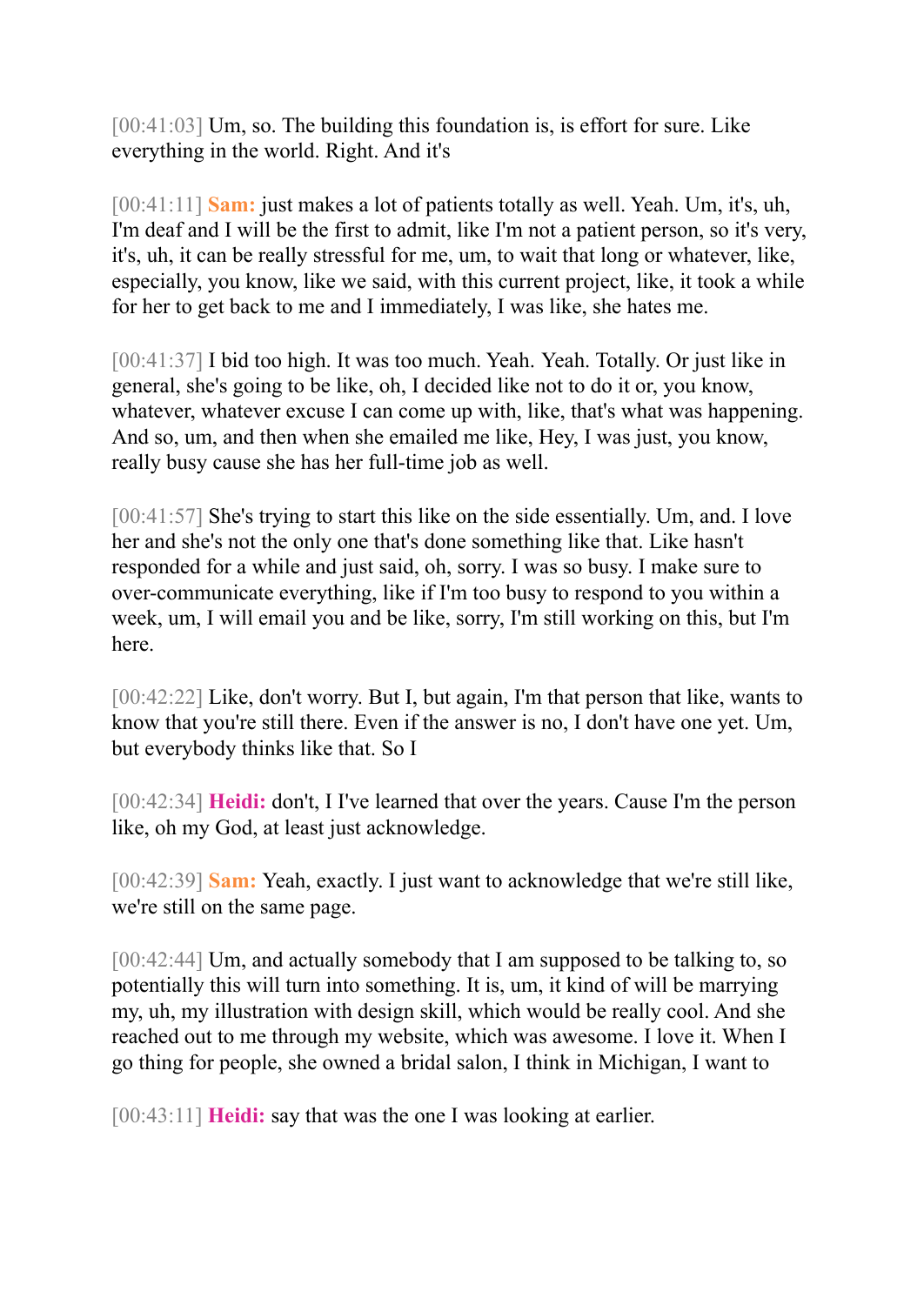[00:43:13] Bridal salon.

[00:43:15] **Sam:** Uh, full-on but definitely

[00:43:16] **Heidi:** different than, uh, like a

[00:43:18] **Sam:** brand, the actual designer. Yeah. Um, she owns a brow salon and they do a lot of custom work. And so she was like, um, she was like, we don't really do sketches for them. We just kind of like throw pictures together and we really want to make this, you know, process more streamlined and stuff like that.

[00:43:35] And, um, and I was like, yeah, I would love to jump on a call with you to just iron out details of like what you're looking for and, you know, things like that. Um, because you know, I do have that design background so I can kind of assist in that way as well. If. That extra, like help over there. Yeah. Yeah.

[00:43:55] Besides just doing illustrations and then all of a sudden, just nothing. She stopped her spying to me. And we hadn't even talked about like pricing or anything yet. And so how did I do her?

[00:44:10] Um, and then she emailed me back, like, cause you know, I, and I did the whole follow-up thing. Like I did my three followups and I was like, this is my last time reaching out to you. I'm not doing this again. You know? And she still didn't email nothing. And then she emailed me back probably like three weeks later or something like that after my last name and was like, so sorry, this month was crazy.

[00:44:32] Um, you know, we'll, we'll have to talk in December and I'm like, okay. So we're just gonna really stretch this out, but it's still something I'm super interested in. So hopefully we can, you know,

[00:44:45] **Heidi:** Cesar something right

[00:44:46] **Sam:** away. But again, it's, it's one of those things. Yeah. I I'm the person that gets discouraged when, when I don't hear back right away.

[00:44:54] But everyone needs to know that's not always how it works.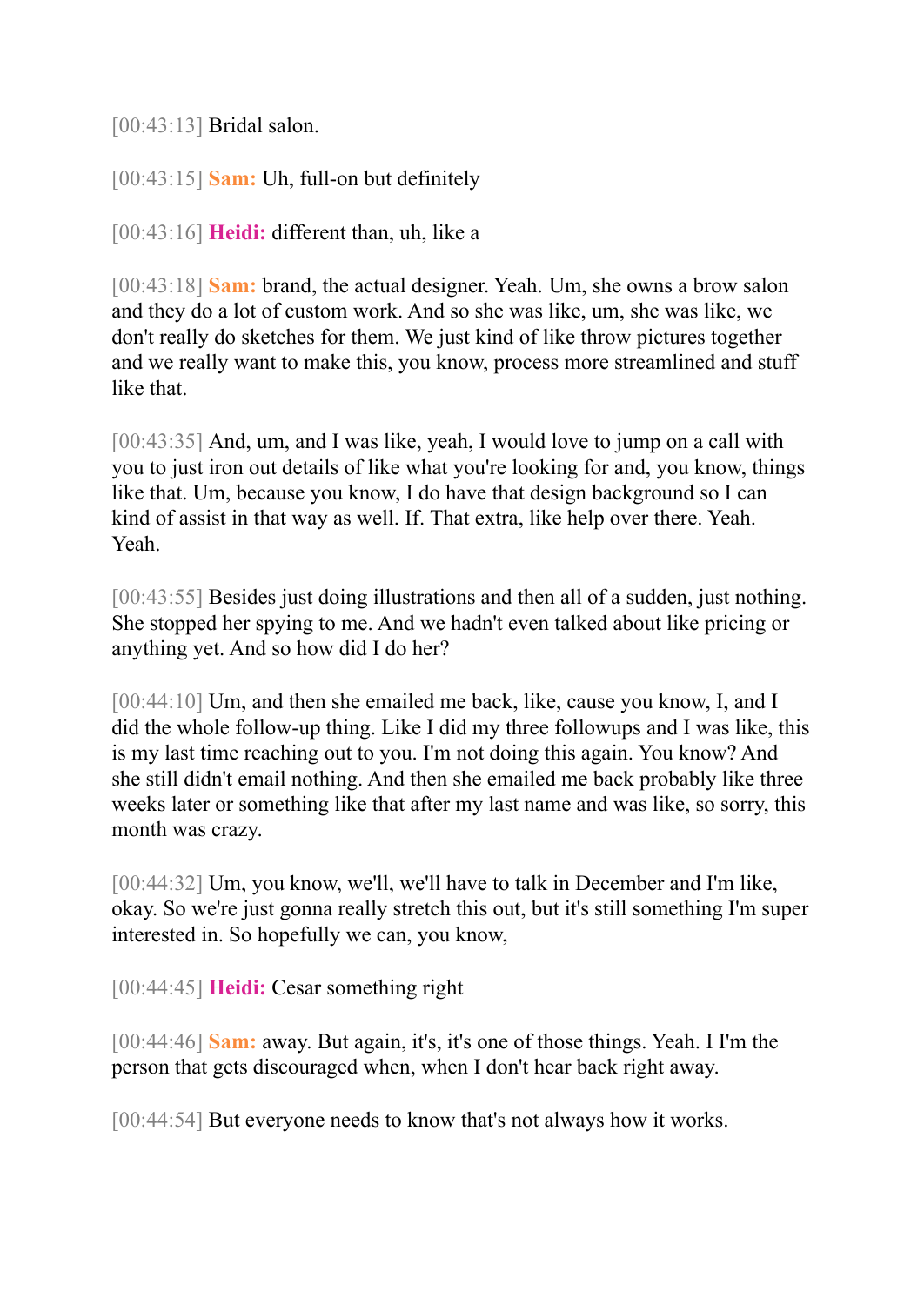[00:44:58] **Heidi:** Yeah. I mean, there's so many variables that go on behind the scenes and like, as SFD has grown and we've hired freelancers and I hired freelancers when I was freelancing as well, but, um, it's a different, like, I, I get it. I get what it's like to be on the other side of the table, because as like the client, right.

[00:45:21] It is all about timing. And like sometimes projects get pushed back or you're not working on that for a while, or it was a priority and then things change and I totally get it. Like, I'm not saying I, I don't want to be the one that like, doesn't reply for three weeks or however long. Um, cause that's just not really my character, but like I get now when that happens and that's why it's just about like, kind of planting the seed and then just like being an awesome person.

[00:45:50] You know, even if, if you had like a good initial communication and then they kind of felt like they fall off the radar, you know, you can ping them again in like two months, not even like bothering them about the thing they never replied to, but just like sending them a little piece of value, right. It's like, maybe there's something to like spark this and maybe the timing is good this time.

[00:46:10] Um, and then it just takes those few clients that you get, right. That then can return into ongoing turn into ongoing projects that can turn into, um, retainers. And that's where you build the foundation and then you start, you know, building the referral sort of wheel and stuff can grow really, really fast.

[00:46:27] Yeah, for sure. I feel like you're getting some momentum.

[00:46:31] **Sam:** Yeah. Yeah. It's always it's. Yeah. And it's, it's nice because obviously, um, uh, the more you, the more you put yourself out there, the more you're like getting through it, it does honestly get easier. And I always hated it when people told me that like, it'll get easier.

[00:46:48] Yeah. And I'm like, how long is it going to take to get easier? Because I'm not a patient person, but it really, it really does. And also what makes it, what makes it easier once you're getting that momentum is not only that you get the positivity, you feel, you know, you feel better going forward as you're getting that momentum, but I'm, um, I'm starting to, uh, kind of hone in on, you know, what everybody keeps calling like my genius zone.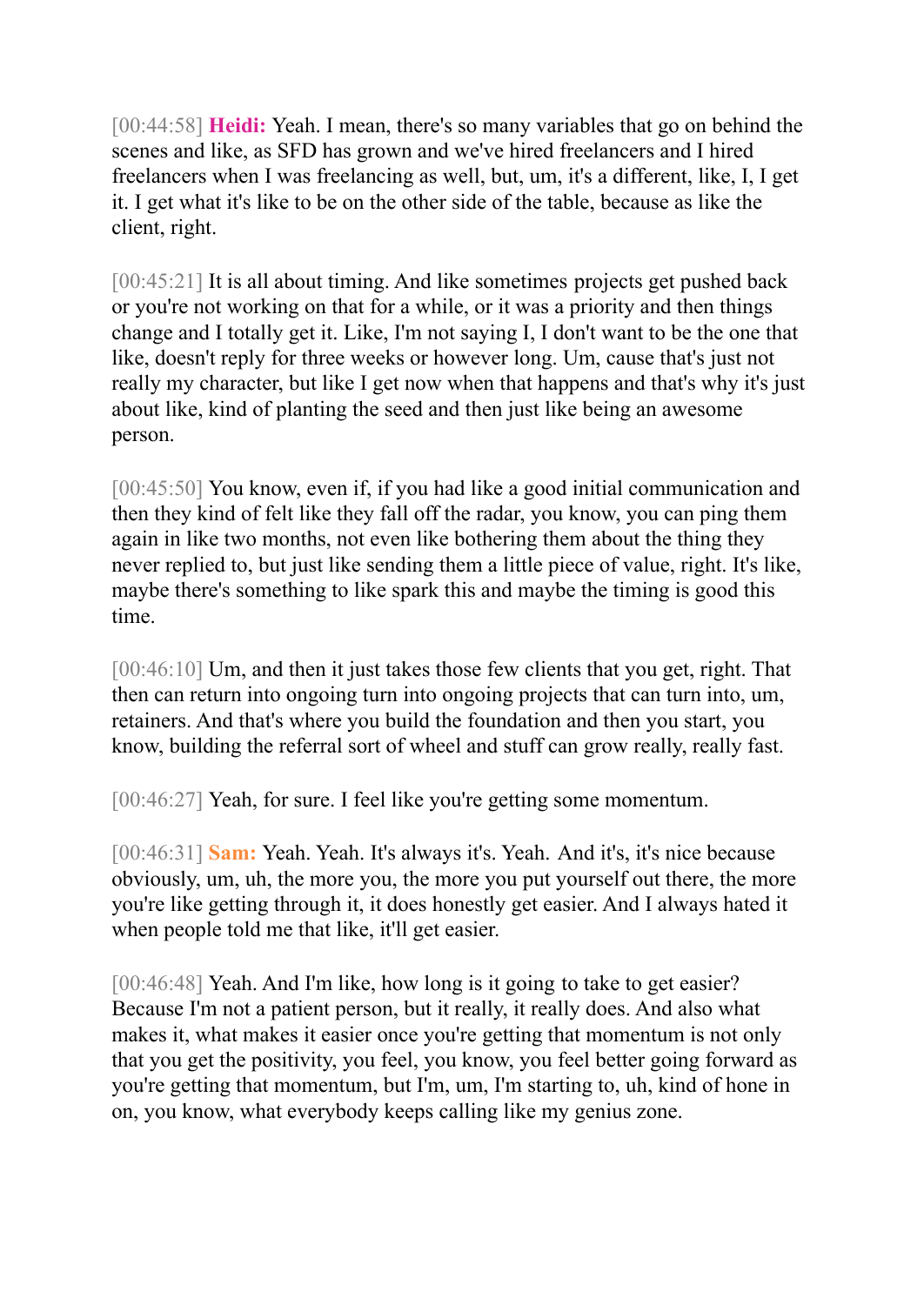[00:47:19] Um, like I don't do certain things well, like I wouldn't be the first to admit, I really hate sending pitchy emails or cold emails or whatever you want to call them. I really, really dumb. And I don't like them. So I'm starting to not do them. I'm hiring somebody to do them for me. Oh, good for you. So I'm doing this.

[00:47:38] I, I have a whole like, spreadsheet for it, which you would really appreciate it with all my super appreciate your spreads. Um, but I have a, so I have designers in one tab, which I have decided, like, I will take care of those myself because you know, like you say over and over again, like things need to be personalized.

[00:47:58] You need to show your personality through your emails and stuff like that. And I'm like, nobody can show my personality better than I can, so I will deal with that. Um, but as far as like outreach for illustration goes, I have all these other tabs for like venues and planners and, you know, surrounding areas and like all these things.

[00:48:19] And I've hired somebody to do that for me because I, I don't want to, and I don't have the time and I'm totally okay with that. I never, no one ever told me that that was like an option or. You can hire somebody to do this. You can outsource anything. Um, but I just never thought that it was something that I should outsource because it needs to be personalized and things like that.

[00:48:46] But what I did for my VA was I told her, I gave her the, the template and I was like, this is where things need to be personalized. This is where you need to go through their website and see what's great about their portfolio and stuff like that. And, and then here's my little blurb at the bottom. And, um, you know, you sign it and you send it.

[00:49:06] And I come up with all the contacts for her. So she doesn't even do that, like research portion of it. Yeah. But it's something about hitting that send button that really trips me up. And I don't know what it is, but yeah, but I'm done trying to find out why I hate it. And I'm just outsourcing,

[00:49:26] **Heidi:** that's smart to like, acknowledge that.

[00:49:29] And then. To like take action on it, I think is so smart. Right. Um, so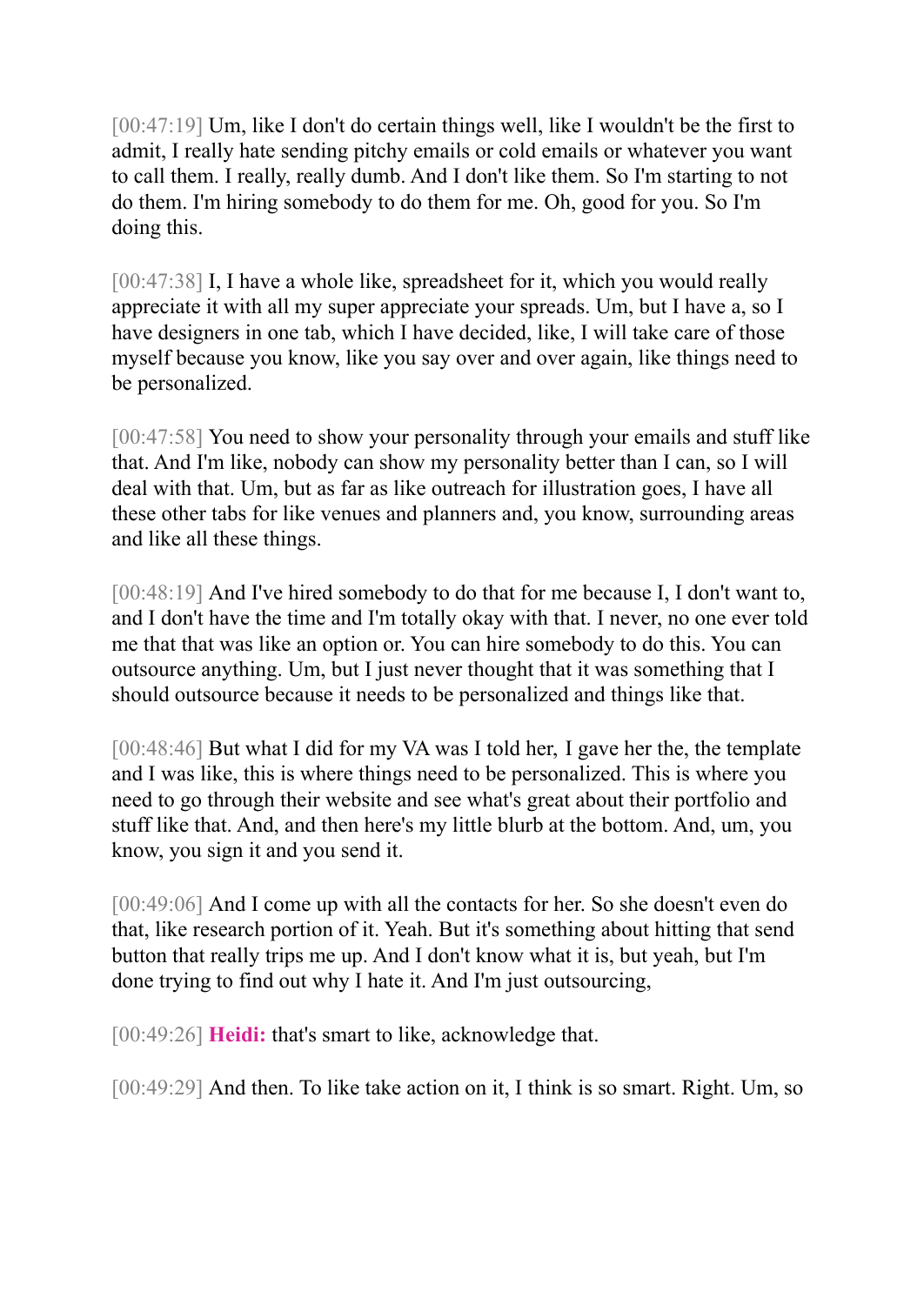[00:49:37] **Sam:** honestly I would sit there with my lifestyle to contact and it's a big, long list and I'm like, great. I have all the contacts now. I need to make all these emails and I don't want the email.

[00:49:48] **Heidi:** Yeah. And then that can just be like such a mental drain that it's like, this isn't even worth it.

[00:49:53] So I didn't realize, and I know he likes, spent the majority of our conversation talking about this project in your design stuff, but it sounds like you've taken a lot of the freelance accelerator strategies for like pitching and outreaching and maybe even like pricing and negotiating and all that stuff and applied them to all of your illustration stuff.

[00:50:11] Yeah. Oh, a hundred percent. Oh my gosh. Okay. Let's talk about that for a few minutes. Um, like I had no idea you were pitching venues, um, because, so, so we'll just collaborate or elaborate. Cause I, maybe it feels second nature to me because I follow you on Instagram. I see. But like you do a lot of live sketching at like.

[00:50:28] Holiday parties or weddings or any type of like event, right? Any,

[00:50:34] **Sam:** yeah. Any type of event. Um, so it's really been my, um, my goal at this point to really connect to with any, uh, cause I, I work at like, or my, I guess my target market is like a really luxurious wedding market, um, wedding and events. Um, and uh, I just love the people that just want to like throw all their money at their weddings.

[00:50:58] I'm like, yes, I'm surprised you like me. Cause I did not. I did like negative that we like did like a quick elopement with our family. Okay. Gotcha. Gotcha. That's funny is that I personally would not do that, but I love the people that do.

[00:51:14] **Heidi:** I mean, there's tons of people that do and that works for them. So.

[00:51:16] **Sam:** Yeah. Yeah. But so looking up all of, I still base myself here and in New York because I still go up for like every family weekend, stuff like that. Yeah. So, um, and obviously it's so easy to get back and forth from DC. Yeah.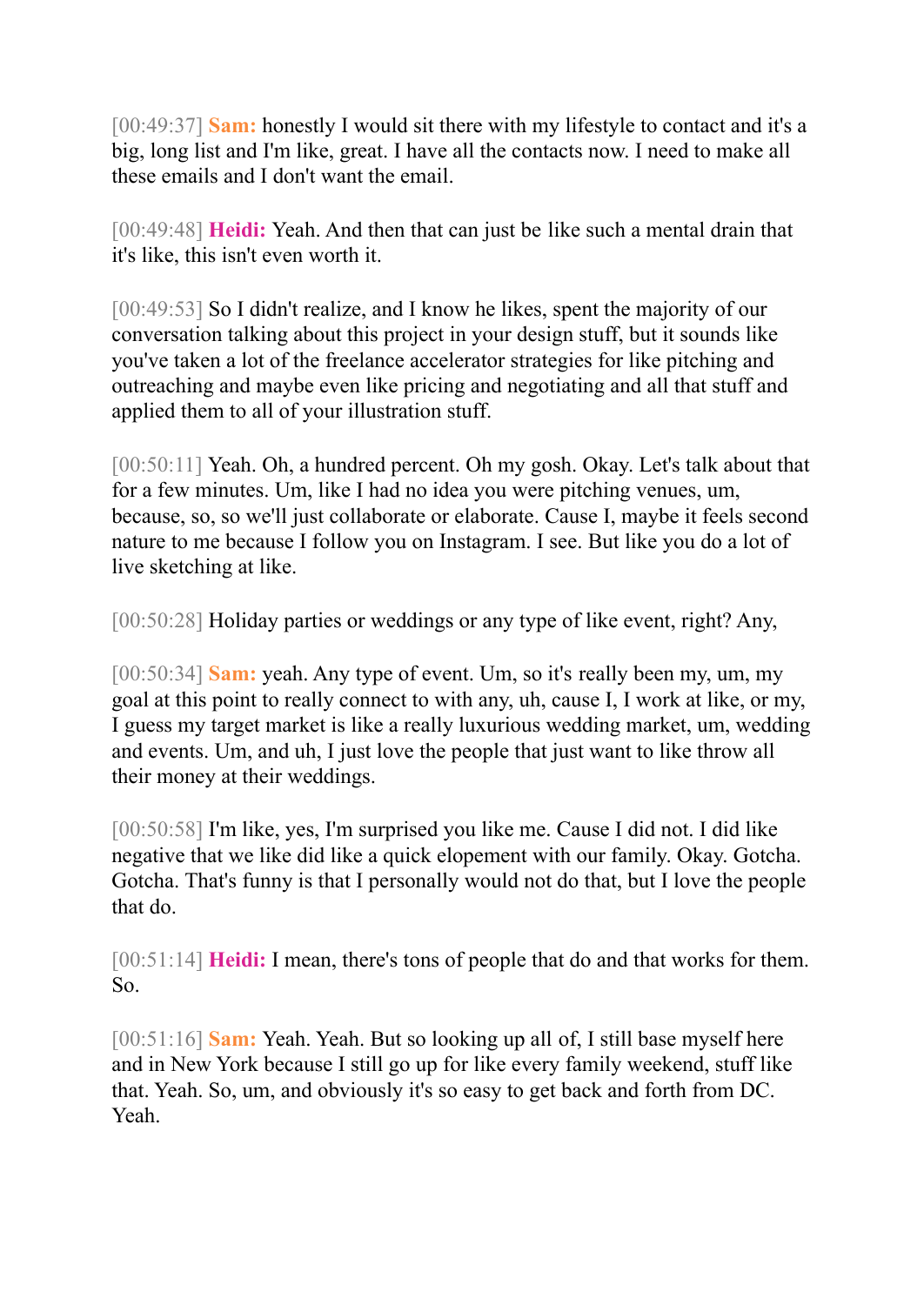[00:51:29] **Heidi:** You've done something really cool. Like behind the scenes live sketching at fashion week to,

[00:51:35] **Sam:** uh, I passionate, I have a, oh, well, I've gone

[00:51:38] **Heidi:** to posted something.

[00:51:41] Okay. Maybe

[00:51:43] **Sam:** a few presentations and I've done like quick sketches there. Okay. But every fashion week, I just take my favorite. My favorite looks that I've seen and I'll sketch those out and I'll tag everybody,

[00:51:54] **Heidi:** all that I must be thinking of like other like runway shows or something you've been at I've, you've posted stuff on Instagram where you're like behind the scenes with the models, like getting dressed and you're like sketching them.

[00:52:05] **Sam:** Yeah. So every, every fashion week I, um, I freelance for, uh, this, um, Dressing company that they it's literally, they get hired to like dress the models and do all that organization. Okay. So, um, so it's really great that I get to like go back there and really have this behind the scenes, you know, thing again, with the, like, I just love having all the experiences, doing all the things.

[00:52:30] Um, so that's where I get to see like all the up-close things with the clothes and, you know, all of those. And then I would like go home and sketch them and be like, oh, I worked on this look or whatever. And, uh, so I've, I've been doing that, but, um, with the going back and forth, um, I've made a list of venues and planners that are, uh, the high-end planners that are in the DC area and in New York.

[00:52:54] Um, those are the lists of people that I've been trying to reach out to. And, uh, which has been Grapey as like the problem with what I do. And it's a good, and a bad thing of live sketching is everyone loves it. So that's the good thing, but the bad is that people have never heard of it, so they don't go looking for it.

[00:53:16] **Heidi:** Okay. So if you're in the venue, then the venue can tell the party planner, whoever about it, but it's not something they're like Googling or searching out.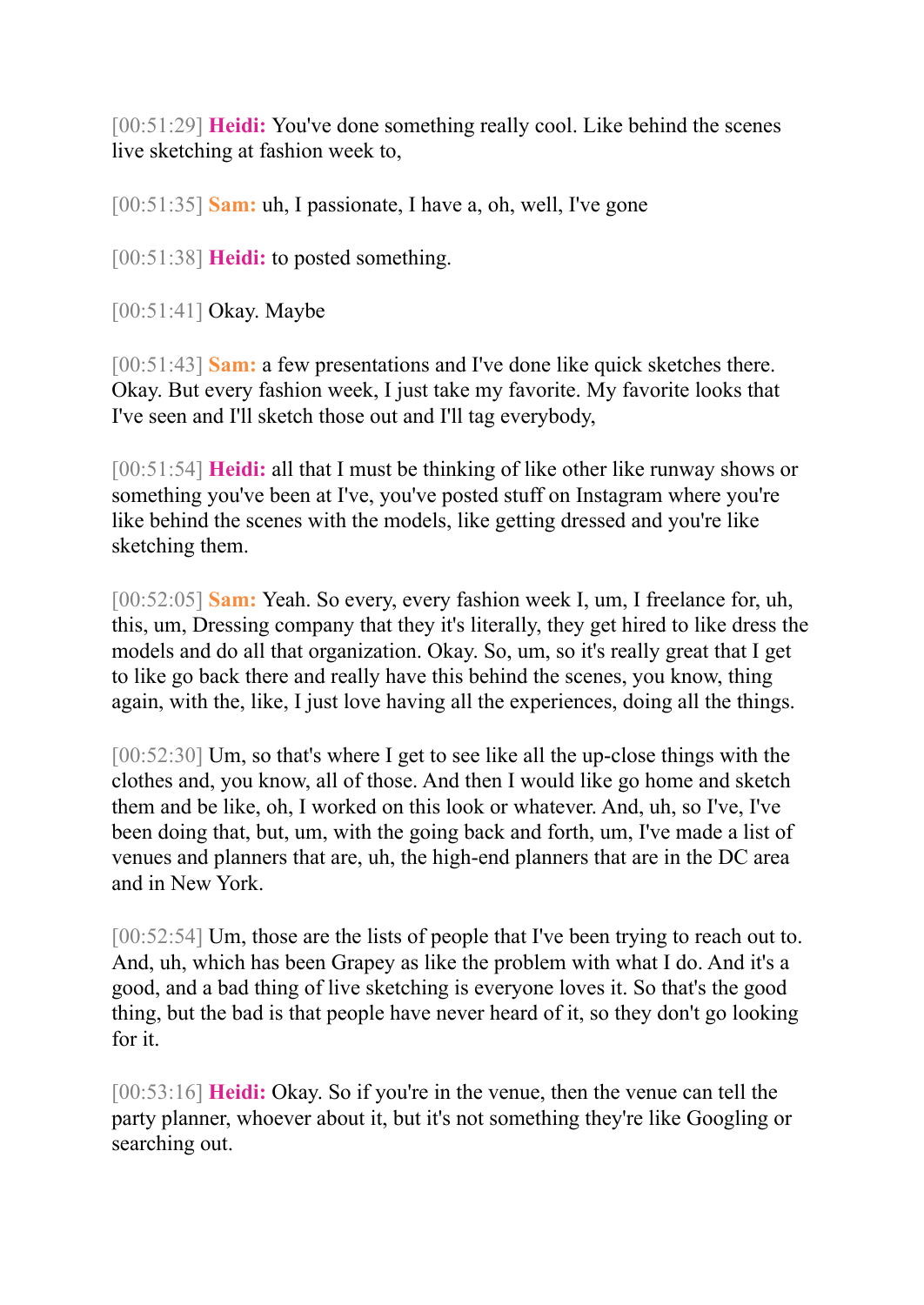[00:53:27] **Sam:** Yeah. It's either that, or it could be like when I'm at these weddings and events, people are like, oh, this is so cool. And then they'll take my business card and they'll be like, oh my sister, she'll love this.

[00:53:37] You know? Um, so that she just happens. Uh, I just booked a wedding for April at this venue that I sketched out with another illustrator because it's so many people at the wedding that there's two of us. And, uh, it's at the exact same venue that we were with, that we were together with, uh, last year. Um, and, uh, in a bride, I guess like found us through the venue or something, or I don't know, maybe the bride tag does my, I don't even know where she found us, but she failed the other illustrator and was like, are you both available again?

[00:54:12] Same venue next year. So actually what we had done, um, before we even got this inquiry was after we had worked together for that wedding, um, I emailed her and I was like, you know, it was so great working with you. I know we got along really well. Do you want to do a bundle deal? So that smart weddings we'll just be able to, we'll have one contract, they'll pay us separately, but it's going to be the same rate for both of us.

[00:54:39] And it would just be so much easier to have like one person contacting all these people. Or you can get like double the inquiries,

[00:54:46] **Heidi:** two birds, one stone.

[00:54:48] **Sam:** Yeah. Yeah, exactly. So we did that. So when, by the time this pride reached out to us, we were like, we're ready to go. We already have our information, all of our stuff.

[00:54:55] So we don't even need necessarily like, um, we don't need to necessarily need to contact each other about it besides, or to make sure that we're both available for the state. Yeah. But besides that, we can be like, oh yeah, I'm going to email her with, you know, our rates and blah, blah, blah. And

[00:55:11] **Heidi:** yeah. That's so exciting.

[00:55:14] Yeah. Um, I feel like you've learned like, and this is a constant evolution and like life and career in business. But if I feel like I'm hearing all these really cool. Just sort of strategies that you're implementing, um, as you get smarter each and every year that you do this and you're like, oh, let's do this.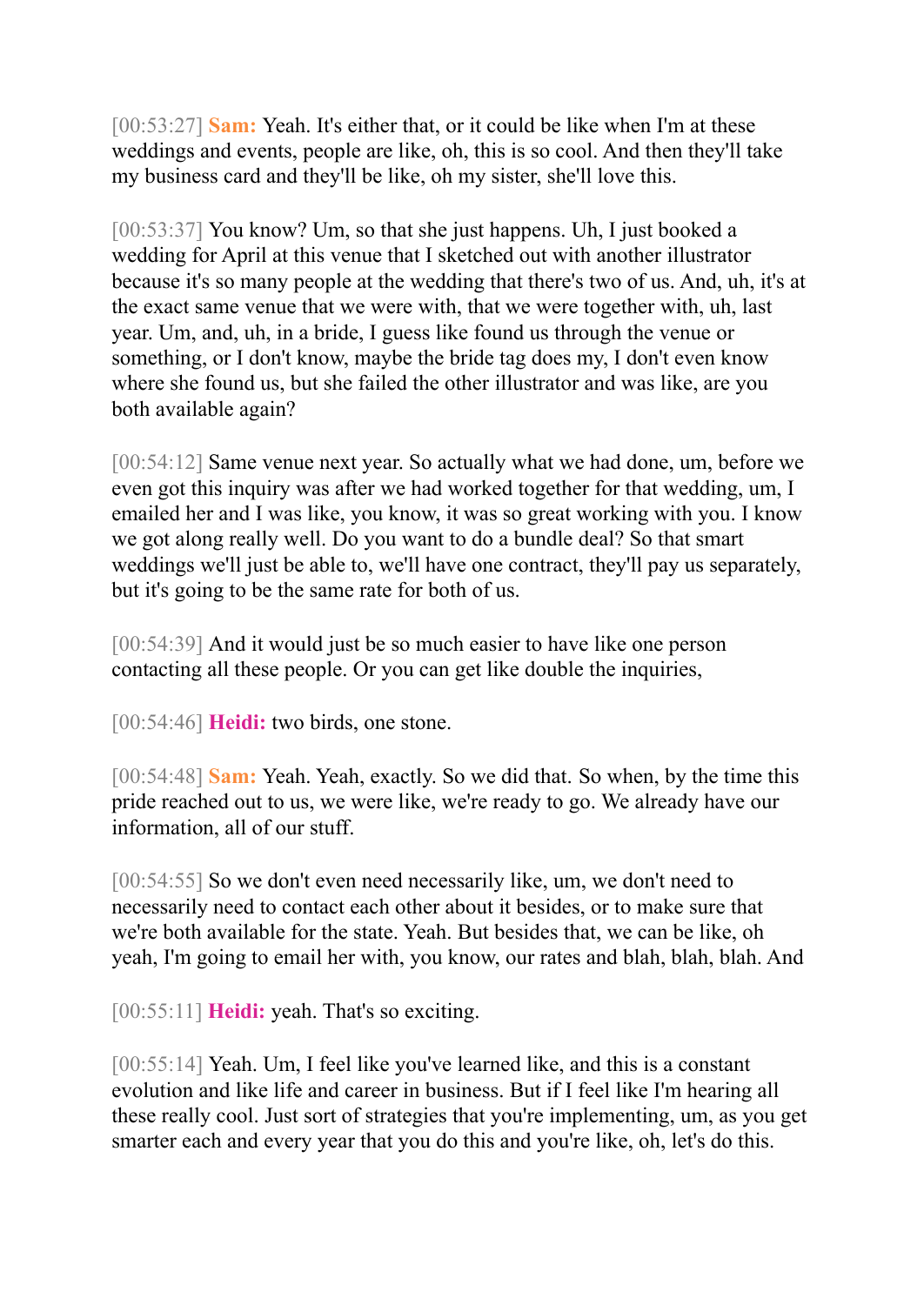[00:55:34] Right. And it's all just like building the foundation of your business to like help you kick more ass without having to do more work.

[00:55:43] **Sam:** Yeah. It's, I mean, it's definitely just a process. Like I, I always listened to podcasts or like other people's experiences and I'm like frantically making lists of all the things I need to do.

[00:55:55] And I'm that person that wants to do everything at one time. And when it's not done, you know, by that next weekend I freak out and I'm like, I'm never going to get anything done. Um, so yeah, I did every single year, just trying to nail down, you know, one new strategy or one new thing or hire one more person or, or whatever.

[00:56:16] Um, so this year, actually, no, it was last year or the beginning of this year was my first time actually outsourcing

[00:56:24] **Heidi:** something. That's a

[00:56:25] **Sam:** big step. Yeah. And, and I was like, oh, is it, you know, worth outsourcing and blah, blah, blah. But it's, I'm slowly. I now have, like, I'm looking at a list, you know, right now, like on my wall, like I have a list of things I want to outsource eventually, like having everything written down in front of me, um, is definitely makes it easier to make it a reality.

[00:56:48] But also I think the important thing is realizing what works for you and what works for somebody else is not the same thing or vice versa. Like I need, it's definitely been easier over the last couple of years, listening to other people's, you know, interviews and strategies and stuff like that. And instead of trying to twist it around so much to make it work for myself, just being like, that's not a thing that's going to work for me.

 $[00:57:13]$  Totally. And that's yeah. Like other people, you know, want to do X, Y, and Z. And I have. Y and Z and maybe a little bit of X, so this is not going to work. I'm like, you know what, that's not gonna work for me and I will find something else. Yeah. That works for me. Yeah. Um, but that's really where like the key is, is like admitting and implementing the things that actually work for you versus what everybody else is doing.

 $[00:57:44]$  Just trying to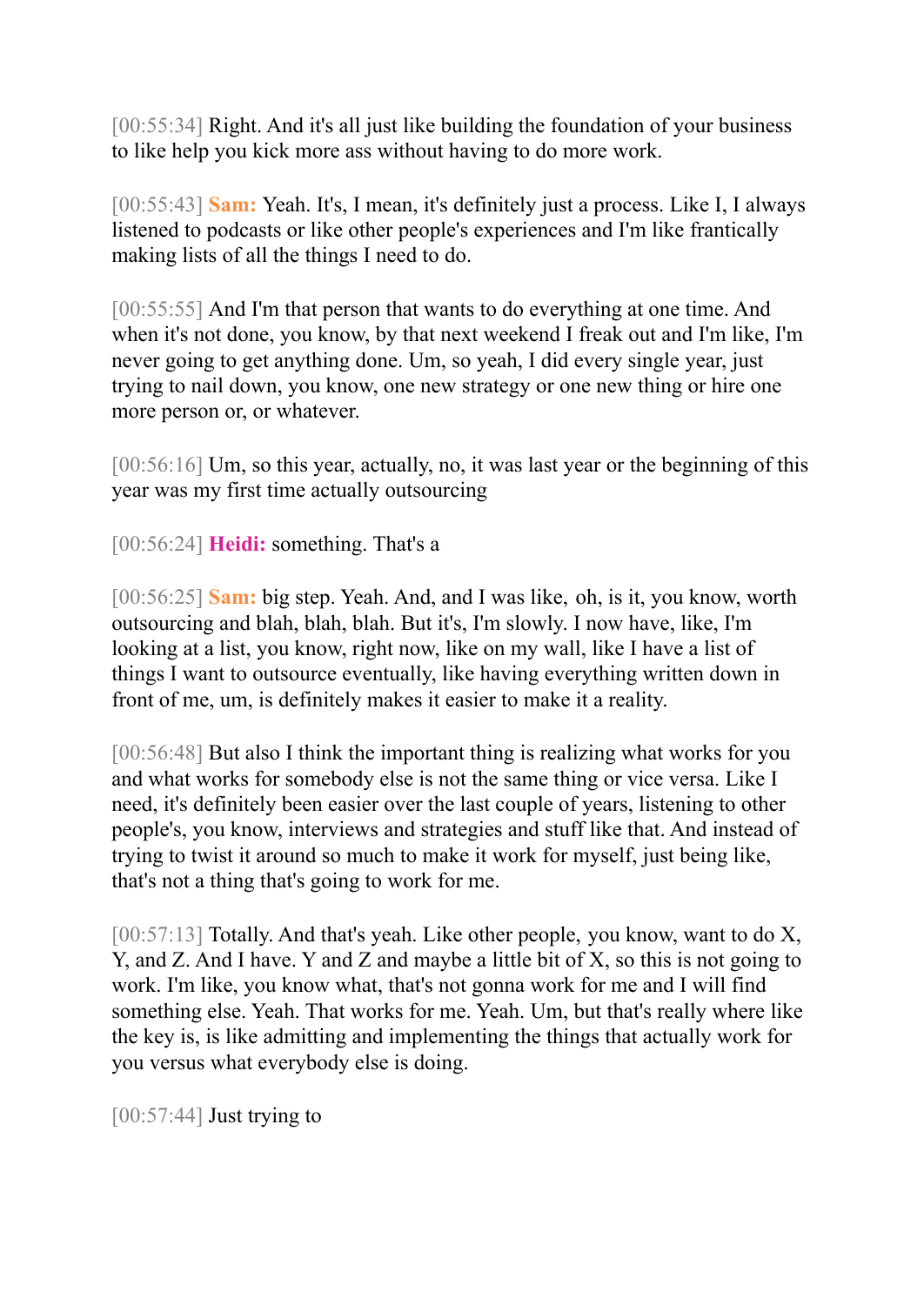[00:57:45] **Heidi:** do everything. Yeah.

[00:57:46] **Sam:** Yeah.

[00:57:48] **Heidi:** Yeah. That's like a lesson. I feel like I've learned over and over. I totally get where you're coming from. Yeah. Um, Sam, this has been so much fun to chat with you and hear about all your amazing growth. Um, I mean, I clearly perked up at like the \$4,500 design project with the tech packs, but, you know, I, and I think I got a little bit like tunnel vision talking about that, but like, you know, so many props to you on building your whole illustration business and growing and kicking ass on that.

[00:58:19] And I, I mean, I just, I know that's what you. A majority of your time. Cause I see that on Instagram. Um, so yeah. Congrats on all of it and kicking ass as, I guess, three year celebration of working for yourself. Yeah, yeah. Actually three and a half, depending on board

[00:58:41] **Sam:** may even be more than that.

[00:58:43] **Heidi:** Yeah.

[00:58:43] Depending on when you left in 2018.

[00:58:45] **Sam:** Yeah. Yeah. And I'm, I'm learning to actually, you know, my, I did hire a business coach last year. She's been incredible. Um, and so I I've been making actual goals and trying to hit them instead of just looking at them and just looking at them. Um, but yeah, it's, it's just, it's a process.

[00:59:09] It can't be done all at one time as much as I would love it. Yeah. It's it's honestly, it's something that you have to like go through it to be able to. I feel like you can't. Yeah. I don't even know how to explain it properly.

[00:59:22] **Heidi:** I will just quote, I literally saw this yesterday when driving and it was this like big, like, I dunno, I'll say tricked out, but like this big, like truck that was like pretty robust truck.

[00:59:35] And, and then on the back of it, um, was the sticker. It was like big, it was like the whole size of the back bumper. Like these dye cut letters. And it said the pursuit is, and his was in quotes. The pursuit is happiness. You know,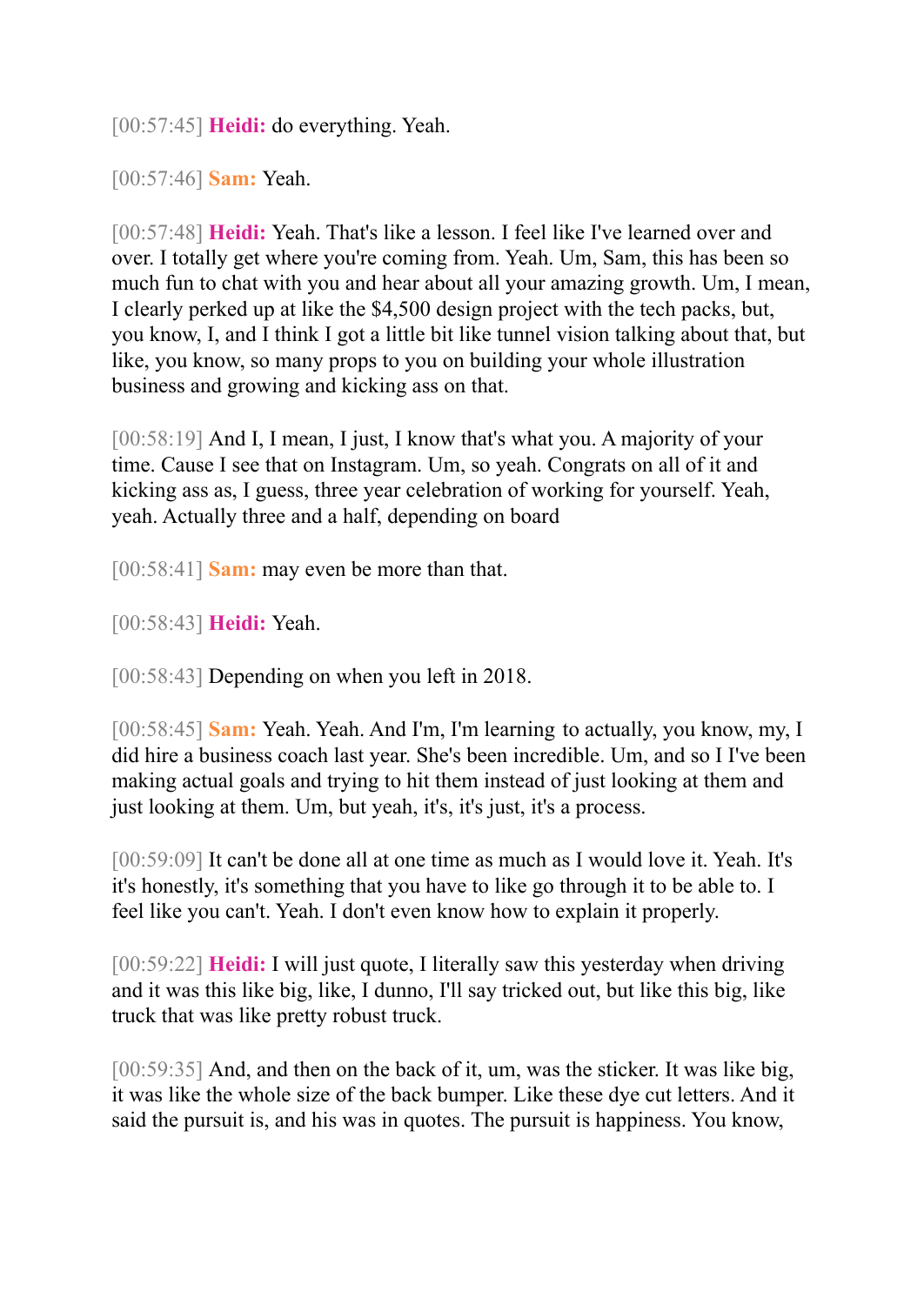the saying is the pursuit of happiness. And I was like, no, that's beautiful. The pursuit is happiness.

[00:59:58] Right. And so I, I bring that up because I mean, I just saw it. So it was fresh in my head and I loved it so much, but you're commenting on how, like, you know, you're, you're going through this and you're learning and all this other stuff. And I'm like, that is the happiness though. Right? It's not, the happiness is not the goal at the end of the sprint.

[01:00:13] Right. The happiness is a sprint or in life, more like the marathon, right. That

[01:00:18] **Sam:** is still have to tell myself that I never, we do.

[01:00:21] **Heidi:** Yeah. But like, you're like, you know, I've learned all these things and all this stuff over the past three years. And that's the happiness though, right?

[01:00:30] **Sam:** Yeah. And honestly, I don't, I don't realize things like that until, you know, I do things like this.

[01:00:36] Like I talked to you about these things, I'm like, I'm like, oh, I did do a lot of things. Yeah. I literally have just like no idea, you know, when you're in it so much, you don't realize all the things that you, that you do or that you learn. And of course you get, uh, I don't know of anybody else like this, but I get tripped up when people were like, what's the one thing you've learned, like being a business owner.

[01:00:59] And I'm like, I don't know that this shit's hard. I don't know.

[01:01:06] Like, I know you're looking for some like answer, but I don't even know what to tell you. And then, um, but of course, like when you ask really specific questions, that's when you know, you can kind of pull it out. Wow.

[01:01:17] **Heidi:** So I'll just toss it out. Cause the timing feels impeccable. Um, what's the one thing nobody asks you about being a fashion freelancer that you wish they would?

[01:01:27] The question I ask everybody at the end of the interview,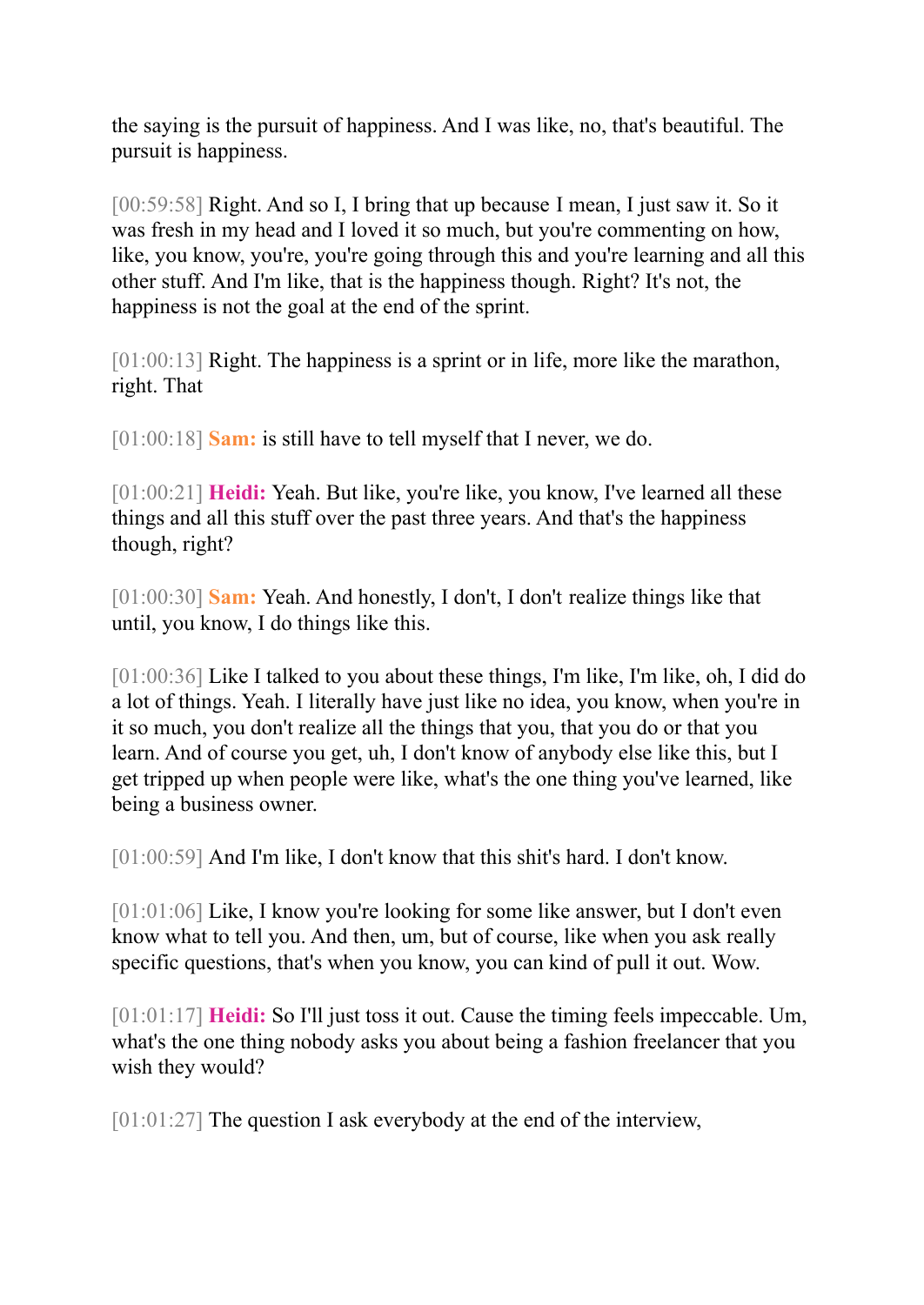[01:01:30] **Sam:** no pressure say I was, well, I was trying to remember. It was, you asked at the end of every interview because I knew it was kind of, um, I think nobody. Nobody realizes like all of that extra work that goes into it, either like finding people or running your business or whatever, like people just see the things that you post on Instagram or the end result of things.

[01:01:55] Nobody does the behind the scenes stuff, but nobody thinks to ask about it either. Nobody asks, like, how did you get that client? Nobody asks, like, how did you come up with your rate? Or why are you charging that much? Or ha or like, what are the exact things of your project or whatever. Um, nobody asks anything like behind the scenes stuff.

[01:02:20] Yeah.

[01:02:21] **Heidi:** Well, hopefully we can, hopefully we talked enough about it today to give you a little bit of a scoop into that bucket. But yeah, I agree. It's not talked about enough, but that's kind of the stuff where I like to nerd out.

[01:02:34] **Sam:** And I mean, even whether you're you have like a solid business, like I do in my illustration, or you're just freelancing.

[01:02:42] I, you know, I have my like marketing calendar that I, I post on social media doing X, Y, and Z. I've gotten my videos and the reels and all of those things. So it's like all of the marketing, all the social, all the, like all these different things you have to do to keep relevant and all these things. And, you know, the skills, like those are the things that nobody thinks to ask about.

[01:03:04] Everyone's like, oh, you got this design job. And then that's your job. And it's like, well, no, I had to do the job. And then I have to do all the other things. So that was, yeah, it's definitely a fine

[01:03:15] **Heidi:** balance is definitely a fine balance. But you get like the freedom and the flexibility and the lifestyle.

[01:03:22] And I don't know for personalities like you and me, you get to be in control. And like, you get to call the shots, which is priceless as far as I'm concerned, compared to working for someone.

[01:03:32] **Sam:** I say that all the time that my, my freedom and my, um, you know, my scheduling and all of those types of things are.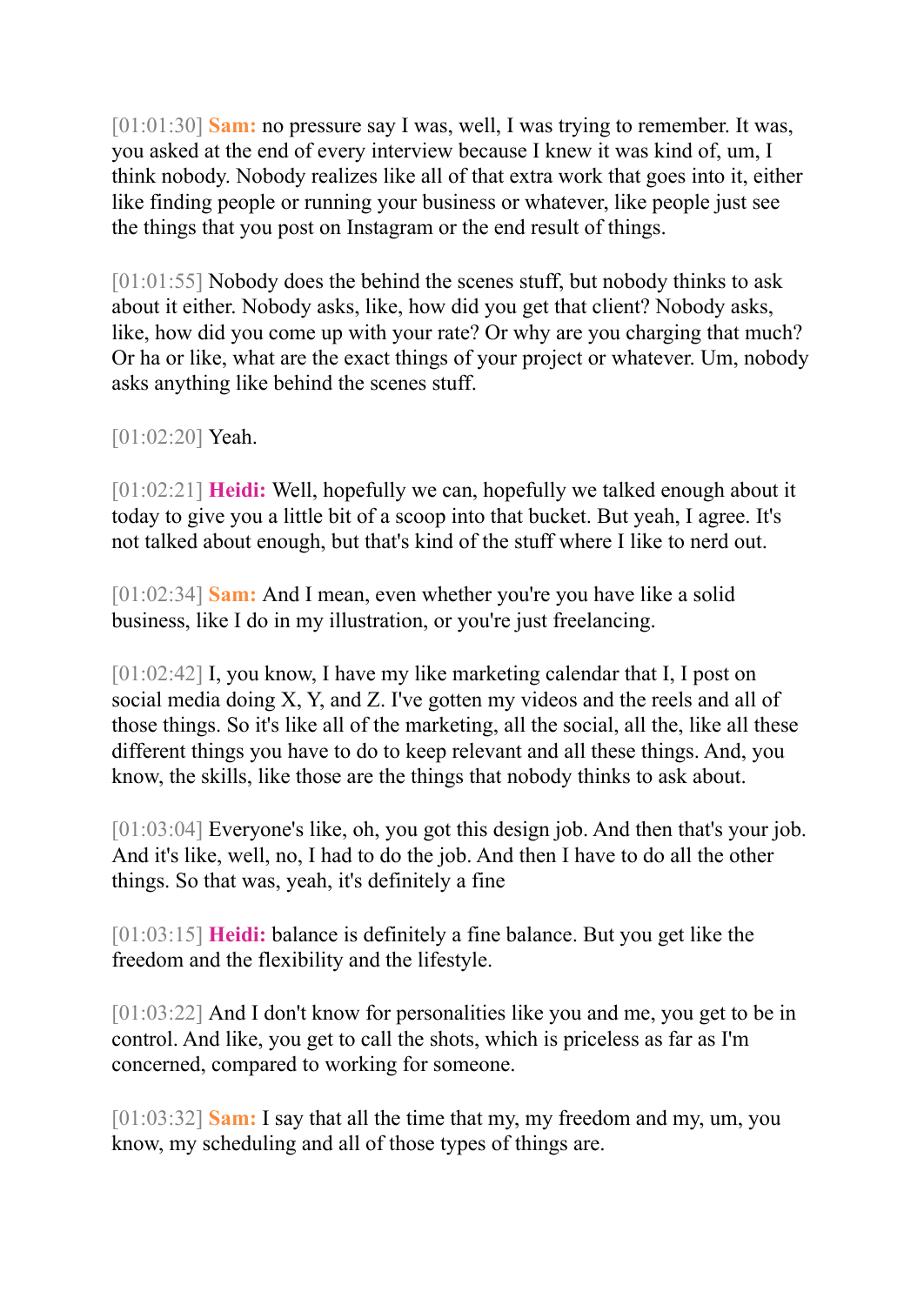[01:03:42] Like in measurable to me. Yeah. And then, and then my boyfriend makes fun of me and he's like, but you didn't want to run your own business. You didn't want to be freelance. And I'm like, leave me alone. I got to it on my own. It's

[01:03:54] **Heidi:** really working for me now. Okay. Let me enjoy this moment.

[01:03:57] **Sam:** Yeah. I'm like, oh, now I enjoy it.

[01:03:59] So leave me alone. That's amazing.

[01:04:02] **Heidi:** Um, and everybody connect with you online. What's the best place?

[01:04:07] **Sam:** Uh, Instagram is my favorite place. Um, Samuel in design. So S a M I a Lin design. Um, and that's my handle on all the platforms. So Facebook Pinterest trying to do the tick talk thing. Yeah. Um, but yeah, everywhere.

[01:04:25] And then that's my, my website as well as, uh, Samuel and.com. Okay. Yeah. If anyone wants to check out like my portfolio or anything like that, it's all in

[01:04:35] **Heidi:** there. If anyone's has an event coming up and needs a kick ass live illustrator in the DC New York area, I'll give you a little plug. Yeah. We'll link to all that in the show notes.

[01:04:45] Thank you so much. It was so amazing to chat with you, Sam, and, um, yeah. So amazing to just hear, you know, I've known parts of your story, but it's just so exciting to like, hear all the details of what you've done and how much ass you've kicked over the last few years for sure. Have you to thank for

[01:05:01] **Sam:** so much of that.

[01:05:06] **Heidi:** Thank you so much for listening to this episode of the successful fashion freelancer podcast. I am your host, Heidi, and it was really, really awesome to be here with you today. I really appreciate you taking the time and hanging out. I hope you're having an awesome day, whatever it is that you are doing.